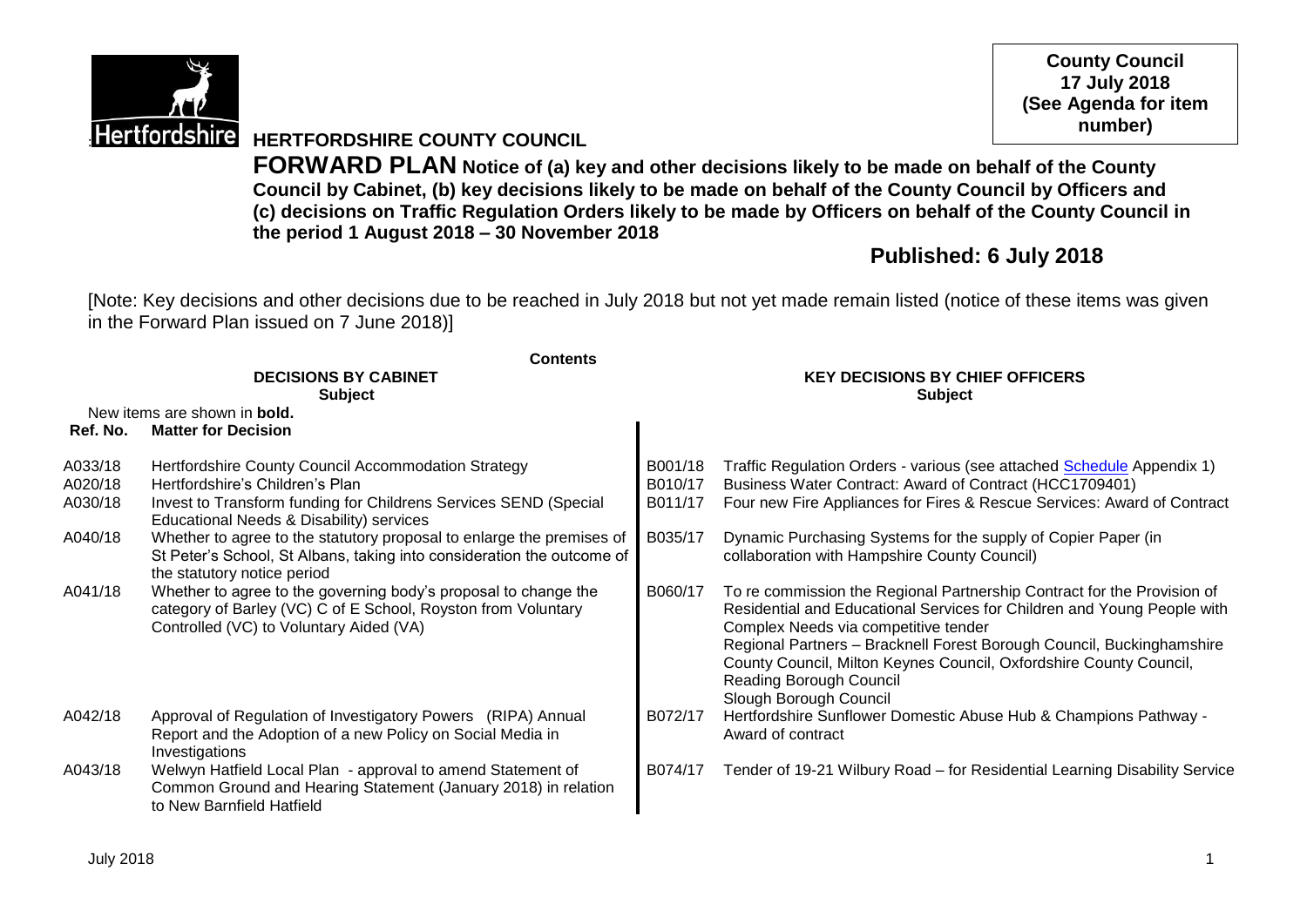| A036/18 | Hertfordshire County Council Annual Report 2017/2018                                                             | B083/17 | Framework agreement for the Supply of Independent Living Products (in<br>collaboration with Hampshire County Council, Southend-on-Sea Borough                                                              |
|---------|------------------------------------------------------------------------------------------------------------------|---------|------------------------------------------------------------------------------------------------------------------------------------------------------------------------------------------------------------|
| A027/18 | ACS Market Position Statements - for review                                                                      | B092/17 | <b>Council and Coventry County Council)</b><br>Batch 40 Package 7 - Boiler Works - Redbourn Infant & Nursery School &<br>St Lukes School, Redbourn<br>Award of contract HCC1710056                         |
| A028/18 | Changes to Local Safeguarding Board Arrangements                                                                 | B095/17 | Batch 42 Package 1 - Roofing Works - Bernards Heath Infants, St Albans,<br>Camp Primary & Nursery School, St Albans & Heath Lane Nursery School,<br>Hemel Hempstead Award of contract HCC1710059           |
| A022/18 | Approval of Winter Service Operational Plan 2018/19                                                              | B096/17 | Batch 42 Package 2 - Roofing Works - Moss Bury Primary School &<br>Nursery, Stevenage, Purwell Primary School, Hitchin & Watchlytes School,<br>Welwyn Garden City Award of contract HCC1710060             |
| A090/17 | To consider whether to approve proposed changes to the current<br>Highways Resilience Network.                   | B097/17 | Batch 42 Package 3 - Roofing Works - Bonneygrove Primary School,<br>Cheshunt, Layston Church of England First School, Buntingford &<br>Longlands Primary School, Cheshunt<br>Award of contract HCC1710061  |
| A038/18 | Approval of Transport Asset Management Plan Annual Progress<br>Report & Code of Practice - Well Managed Highways | B098/17 | Batch 42 Package 4 - Roofing Works - Heathlands School, St Albans<br>Award of contract HCC1710062                                                                                                          |
| A044/18 | Hertfordshire Adoption Service providing services for Luton Borough<br>Council                                   | B104/17 | New Contract for the Provision of a Two Bed Emergency Therapeutic<br>residential Unit for Children and Young People aged 11-16 with Challenging<br>and Complex Needs (Hudnall Park)                        |
| A046/18 | Approval for the Hertfordshire County Council Air Quality<br><b>Strategy</b>                                     | B107/17 | Cross regional tender process to establish a new contract for the provision<br>of Residential Placements for Children and Young People aged 10-17 with<br>Challenging and Complex needs: Award of contract |
| A047/18 | Implement a Children's Community Equipment offer - Award of<br>contract                                          | B111/17 | St Albans Library - Refurbishment<br>HCC1709428                                                                                                                                                            |
| A037/18 | Developments and Finance - Review of scope of works and<br>charges to developers for newly created highways      | B115/17 | The Supply of Office Furniture                                                                                                                                                                             |
| A048/18 | TRO Process - reviewing the reduction in consultation process<br>for 20mph zone/limits                           | B002/18 | Batch 40 Package 8 - Mechanical & Electrical Works, Commonswood<br>School & Sheredes Primary School & Nursery HCC1710170                                                                                   |
| A049/18 | <b>LED Illumination Strategy</b>                                                                                 | B007/18 | Procurement and award of contract to extend superfast fibre broadband to<br>the last percentage of rural business areas in Hertfordshire in line with<br>DEFRA funding provision                           |
| A050/18 | <b>Network Resilience Strategy</b>                                                                               | B009/18 | Provision of an abstinence focussed drug and alcohol recovery programme<br>- Award of contract                                                                                                             |
| A051/18 | <b>Care Leaver - Council Tax Exemption</b>                                                                       | B010/18 | Provision of adult weight management services - Award of contract                                                                                                                                          |
| A052/18 | Hertfordshire County Council School admission arrangements<br>20/21 - Proposals for Consultation                 | B014/18 | Re-procurement and award of contract to undertake routine vegetation<br>management on the Rights of Way network in Hertfordshire from 2018 to<br>2022.                                                     |
| A045/18 | Amendment to Trading Standards Formal Actions Policy                                                             | B023/18 | Formal transfer of commissioning responsibility for Tier 2 Plus enuresis to<br>the clinical commissioning groups for Hertfordshire                                                                         |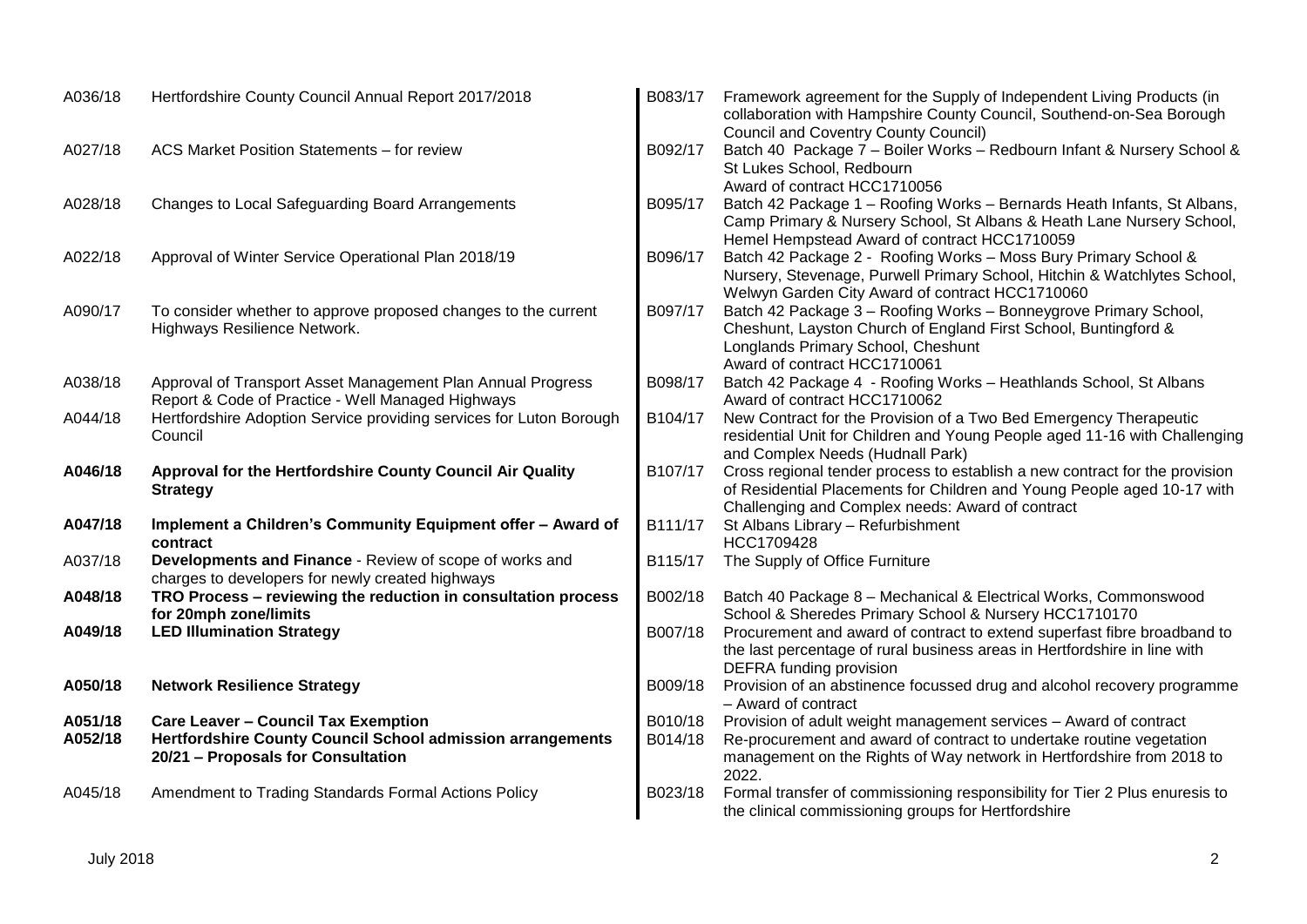| A053/18<br>A054/18 | Adoption of Revised Minerals And Waste Development Scheme<br>South West Herts Growth and Transport Plan                        | B027/18<br>B028/18 | Future of the old fire station, High Street, Ware<br>Approval of a policy for discretionary disabled facilities grants and other<br>forms of assistance to enable residents to stay in their own homes |
|--------------------|--------------------------------------------------------------------------------------------------------------------------------|--------------------|--------------------------------------------------------------------------------------------------------------------------------------------------------------------------------------------------------|
| A055/18            | Approval of the Hertfordshire County Council Prevention<br><b>Strategy</b>                                                     | B031/18            | Procurement of support at home for Early Supported Discharge Service for<br><b>Stroke</b><br>(Initial period 20 months to 31 March 2020, with the option on a 12 month                                 |
| A056/18            | Publication for public consultation of new Integrated Risk<br><b>Management Plan for Hertfordshire Fire and Rescue Service</b> | B034/18            | extension)<br>Supply of Education Year diaries, calendars, planners and calendar year<br>diaries in conjunction with Hampshire County Council                                                          |
|                    |                                                                                                                                | B035/18            | Provision of an all-age drug and alcohol treatment service - Award of<br>contract                                                                                                                      |
|                    |                                                                                                                                | B036/18            | Provision of a drug and alcohol community rehabilitation service                                                                                                                                       |
|                    |                                                                                                                                | B037/18            | Provision of Art Therapy Sessions - Award of contract                                                                                                                                                  |
|                    |                                                                                                                                | B038/18            | Contract for the provision of bulking and transfer arrangements for Local<br><b>Authority Collected Waste</b>                                                                                          |
|                    |                                                                                                                                | B041/18            | Extend the contract for the provision of sexual health services                                                                                                                                        |
|                    |                                                                                                                                | B042/18            | Use of Guardians on Hertfordshire County Council Assets                                                                                                                                                |
|                    |                                                                                                                                | B043/18            | Batch 41 Package 9 - Window Walling -Strathmore Infant & Nursery School                                                                                                                                |
|                    |                                                                                                                                | B044/18            | and Moss Bury Primary School & Nursery Award of Contract HCC1810394<br>Batch 43 Package 1- Window Walling - Bushey Heath, Dewhurst St Mary,                                                            |
|                    |                                                                                                                                |                    | Colnbrook and Cassiobury Infant & Nursery School, Swing Gate School                                                                                                                                    |
|                    |                                                                                                                                |                    | Award of contract                                                                                                                                                                                      |
|                    |                                                                                                                                |                    | HCC1810417                                                                                                                                                                                             |
|                    |                                                                                                                                | B046/18            | Batch 44 Package 1 - Roofing - Cassiobury Infant & Nursery, Kingsway                                                                                                                                   |
|                    |                                                                                                                                |                    | Infant School Award of contract                                                                                                                                                                        |
|                    |                                                                                                                                | B047/18            | HCC1810420<br>Batch 44 Package 2 - Roofing Works - Holwell Primary, Margaret Wix                                                                                                                       |
|                    |                                                                                                                                |                    | Primary, & Millmead School Award of contract<br>HCC1810421                                                                                                                                             |
|                    |                                                                                                                                | B048/18            | Batch 44 Package 3 - Roofing Works - Studlands Rise School & North                                                                                                                                     |
|                    |                                                                                                                                |                    | <b>Education Support Centre Award of contract</b>                                                                                                                                                      |
|                    |                                                                                                                                |                    | HCC1810422                                                                                                                                                                                             |
|                    |                                                                                                                                | B049/18            | Batch 45 Package 1 - Mechanical Works - Watton-at-Stone Primary and<br>Nursery School, Wheatcroft Primary & Holdbrook Primary School Award of<br>contract                                              |
|                    |                                                                                                                                |                    | HCC1810423                                                                                                                                                                                             |
|                    |                                                                                                                                | B050/18            | Blackbird Farm Roofing and Asbestos works                                                                                                                                                              |
|                    |                                                                                                                                |                    | Award of contract                                                                                                                                                                                      |
|                    |                                                                                                                                |                    | HCC1810464                                                                                                                                                                                             |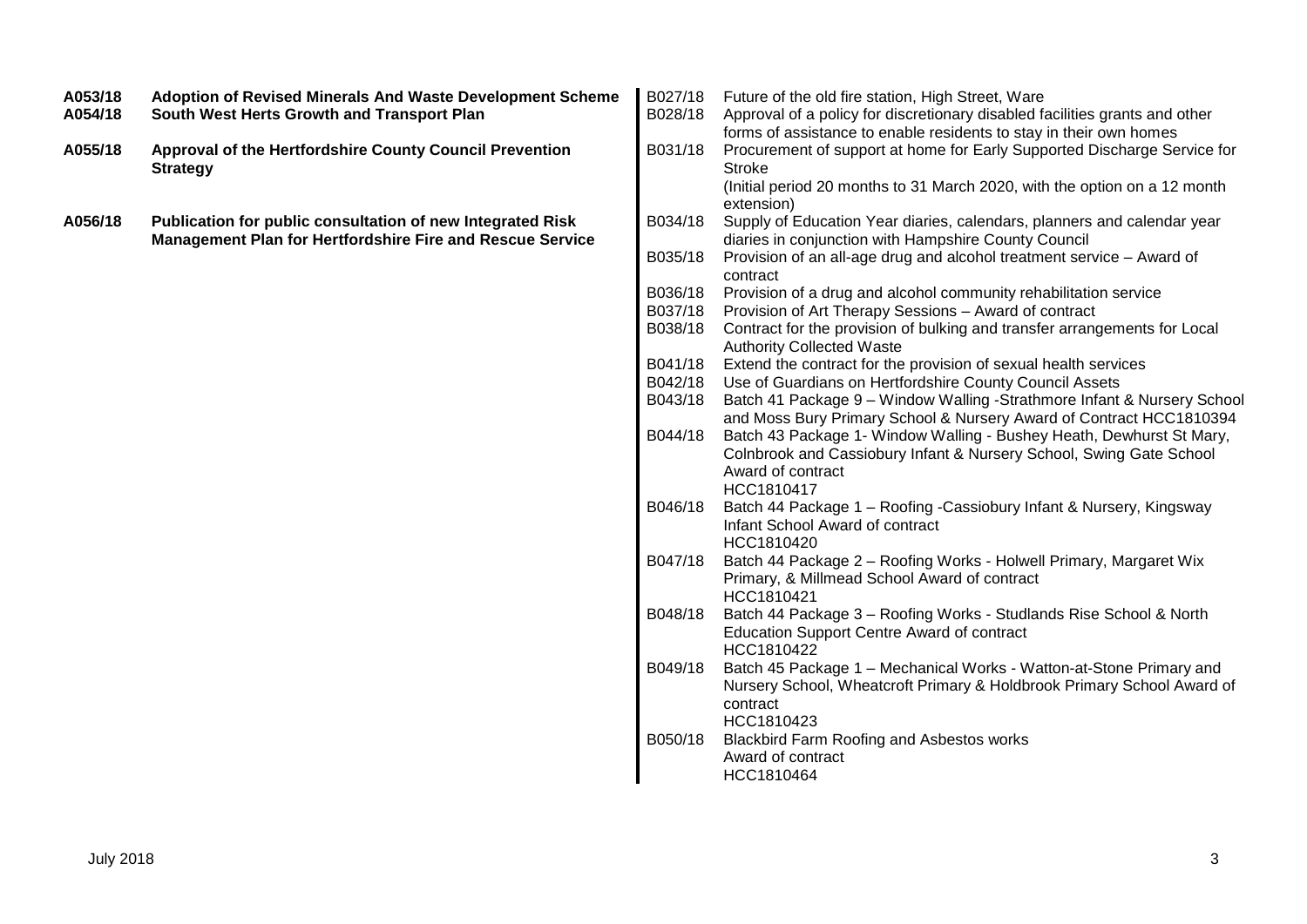| B051/18 | Implementing an assistive technology pilot across older people's services to<br>evaluate new digital technologies to support people's independence and |
|---------|--------------------------------------------------------------------------------------------------------------------------------------------------------|
|         | increase their ability to stay in their own homes                                                                                                      |
| B052/18 | <b>Environmental Resource Planning Consultancy Framework</b>                                                                                           |
| B057/18 | Approval for the Award of the Targeted Parenting Framework                                                                                             |
| B060/18 | Whether to agree to the statutory proposal to enlarge the premises of                                                                                  |
|         | Belswains Primary School, Hemel Hempstead and St Peter's School, St                                                                                    |
|         | Albans, taking into consideration the outcome of the statutory notice period                                                                           |
| B062/18 | To extend the contract for Waterdale Waste Transfer Station for up to six                                                                              |
|         | months to August 2019                                                                                                                                  |
| B063/18 | Implementing an assistive technology pilot across Learning Disabilities<br>Services.                                                                   |
| B064/18 | Contract with Cambridge & Peterborough Foundation NHS Trust (CPFT) for                                                                                 |
|         | Integrated Mental Health Services for people registered with GP surgeries<br>in Royston                                                                |
| B065/18 | Batch 43 Package 5 Cladding - Colnbrook School, Watford & Swing Gate                                                                                   |
|         | Infant & Nursery School Berkhamsted - award of Contract HCC1810589                                                                                     |
| B066/18 | Expansion of Leavesden Green Primary School - Award of Contract                                                                                        |
|         | HCC1810557                                                                                                                                             |
| B067/18 | Extension to the Transport Planning Framework                                                                                                          |
| B068/18 | Award of Contract - short term 'bridging' arrangements for the treatment                                                                               |
|         | and final disposal of local authority collected residual waste arising in<br>Hertfordshire from 2020 - 2022                                            |
| B069/18 | Award of Contract for Vehicle Management to undertake maintenance,                                                                                     |
|         | repairs, fleet management, lease car management and vehicle purchase                                                                                   |
| B070/18 | The Provision of a building Cleaning Service Framework Agreement                                                                                       |
| B071/18 | Award of contract for the provision of Temporary Agency Worker services                                                                                |
|         | with effect from April 2019                                                                                                                            |
| B072/18 | Block Contract for the Provision of Intensive Support to Prevent Family                                                                                |
|         | <b>Breakdown</b>                                                                                                                                       |
|         | <b>Award of Contract</b>                                                                                                                               |
| B073/18 | Extension to contract with Pohwer for Herts Help                                                                                                       |
| B074/18 | Provision of Building Cleaning for Nobel School - Award of contract                                                                                    |
| B075/18 | Interim Provision of Adult Weight Management Services - Award of                                                                                       |
|         | contract                                                                                                                                               |
| B076/18 | Whether to procure a contract for Provision of Adult Weight                                                                                            |
|         | <b>Management Services</b>                                                                                                                             |
| B077/18 | Provision of Temporary Agency Worker services with effect from April                                                                                   |
|         | 2019 - Award of contract                                                                                                                               |
| B078/18 | Re-commissioning of a Supported Living Service in Welwyn Hatfield -                                                                                    |
|         | <b>Award of contract</b>                                                                                                                               |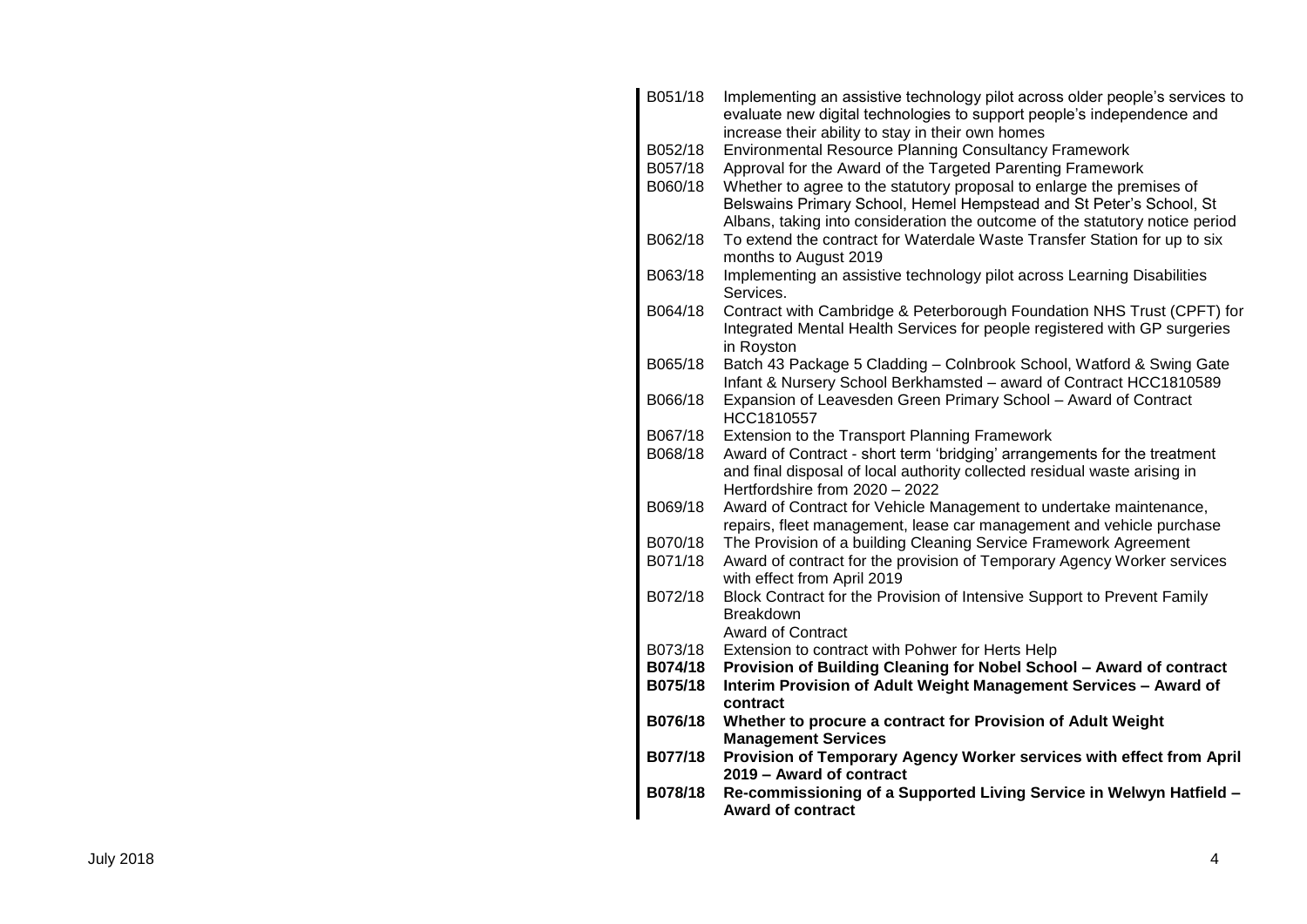| B079/18 | Provision of Adult Weight Management Services - Award of contract               |
|---------|---------------------------------------------------------------------------------|
| B080/18 | <b>Provision of Occupational Health and Employee Assistance</b>                 |
|         | Programme with effect from April 2019 – Award of contract                       |
|         | B081/18 Provision of a Learning Provider with effect from April 2019 - Award of |
|         | <b>Contract</b>                                                                 |
| B082/18 | Provision of organics waste treatment /composting and bulking                   |
|         | services - Award of contract                                                    |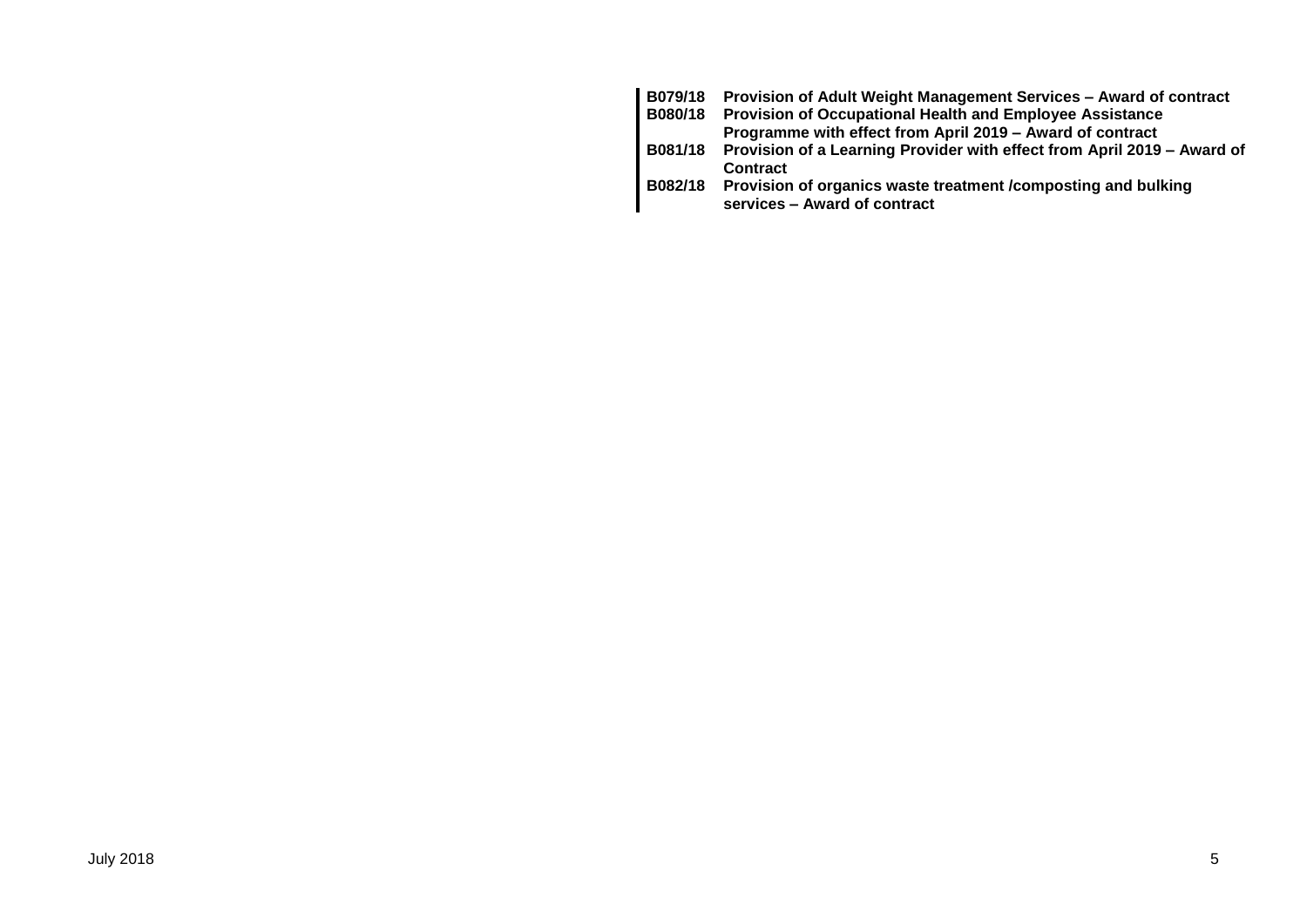| Ref. No. | <b>Matter for Decision</b>                                           | Date<br>decision to<br>be made                           | <b>Cabinet Panels to be</b><br>consulted                                                                           | <b>Officer contact for</b><br>this matter | Documents to be<br>considered" <sup>++</sup>                                                                                                                                                | <b>Exempt from the</b><br><b>Council's Call-In</b><br><b>Procedures</b><br>Yes / No |
|----------|----------------------------------------------------------------------|----------------------------------------------------------|--------------------------------------------------------------------------------------------------------------------|-------------------------------------------|---------------------------------------------------------------------------------------------------------------------------------------------------------------------------------------------|-------------------------------------------------------------------------------------|
| A033/18  | <b>Hertfordshire County Council</b><br><b>Accommodation Strategy</b> | 09/07/2018                                               | Resources &<br>Performance Cabinet<br>Panel                                                                        | <b>Neil Taylor</b><br>01992 556524        | Report of the Director of<br>Resources<br>Part II Report - due to<br>'Information relating to the<br>financial or business affairs of<br>any particular person<br>(including the Council)'. | No                                                                                  |
| A020/18  | Hertfordshire's Children's Plan                                      | Cabinet<br>09/07/2018<br>County<br>Council<br>17/07/2018 | Children, Young People<br>& Families Cabinet<br>Panel<br>Education, Libraries and<br><b>Localism Cabinet Panel</b> | Jenny Coles<br>01992 555755               | Report of the Director of<br><b>Children's Services</b>                                                                                                                                     | Yes                                                                                 |

**PART A: DECISIONS BY CARINET** Note: New items and amendments are shown in **bold** 

<https://cmis.hertfordshire.gov.uk/hertfordshire/Calendarofcouncilmeetings.aspx>

 $\overline{a}$ 

The address from which, subject to any prohibition or restriction on their disclosure, copies of, or extracts from, any document listed is available is County Hall, Pegs Lane, Hertford, SG13 8DE. Other documents relevant to these matters may be submitted to the decision maker. To request details of such documents (if any) as they become available contact Elaine Shell, Democratic Services Manager by email [\(elaine.shell@hertfordshire.gov.uk\)](mailto:elaine.shell@hertfordshire.gov.uk) or phone (01992 555565).

<sup>\*\*\*</sup> In accordance with Regulation 10(1) of The Local Authorities (Executive Arrangements) (Meetings and Access to Information) (England) Regulations 2012 (the '2012 Regulations') this item of business will be considered by Cabinet at its meeting 18 July 2018. Notices issued, as required by the 2012 Regulations, can be viewed at<http://cmis.hertfordshire.gov.uk/hertfordshire/Calendarofcouncilmeetings/tabid/70/ctl/ViewMeetingPublic/mid/397/Meeting/659/Committee/8/Default.aspx> †† Documents to be considered by the Cabinet are published in the Council's website at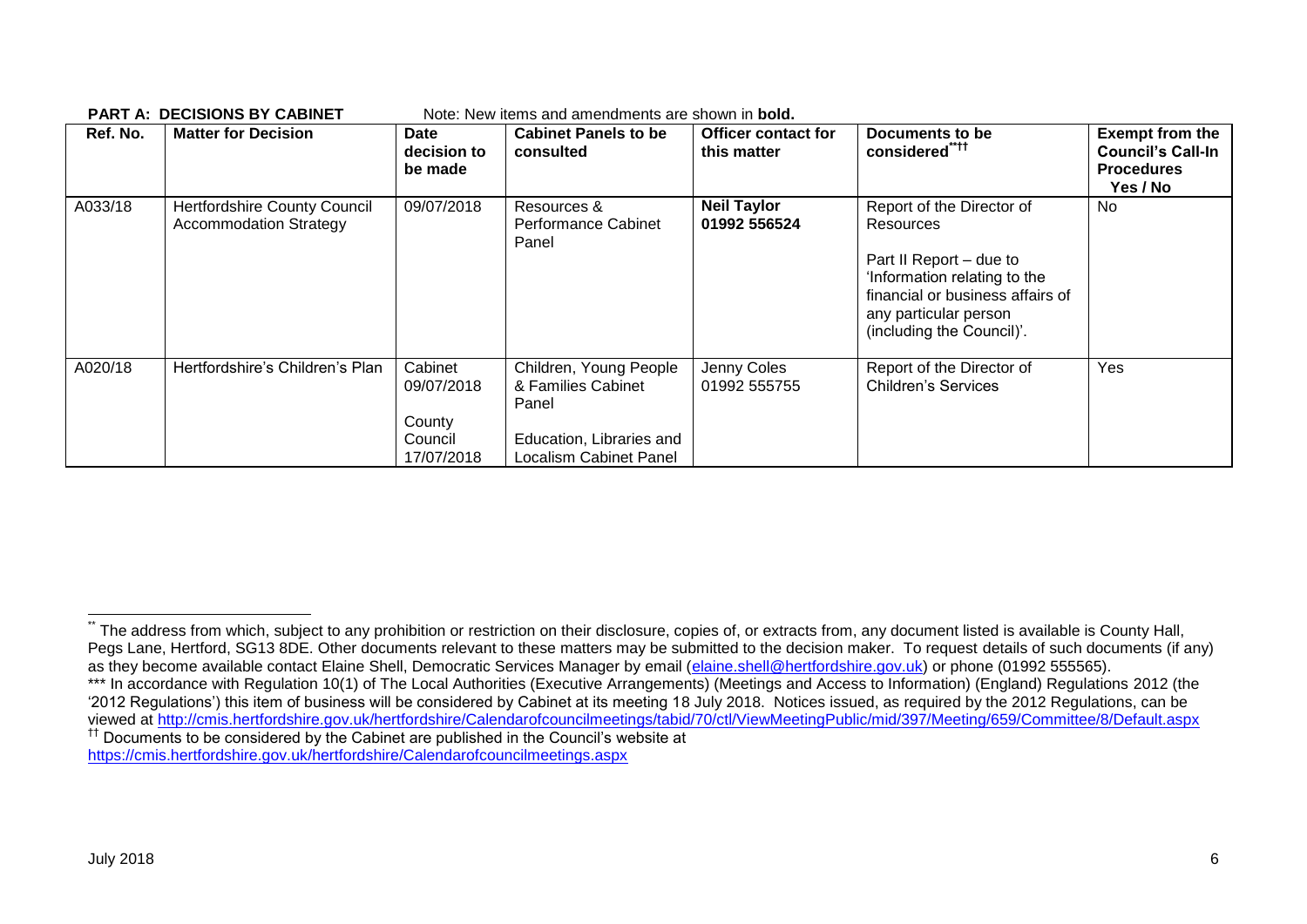| A030/18 | Invest to Transform funding for<br><b>Childrens Services SEND</b><br>(Special Educational Needs &<br>Disability) services                                                               | 09/07/2018                                               | Children, Young People<br>& Families Cabinet<br>Panel<br>Resources &<br>Performance Cabinet<br>Panel<br>Education, Libraries &<br><b>Localism Cabinet Panel</b> | Sally Orr<br>01992 555680                | Joint Report of the Director of<br>Childrens Services and the<br><b>Director of Resources</b> | <b>No</b> |
|---------|-----------------------------------------------------------------------------------------------------------------------------------------------------------------------------------------|----------------------------------------------------------|-----------------------------------------------------------------------------------------------------------------------------------------------------------------|------------------------------------------|-----------------------------------------------------------------------------------------------|-----------|
| A040/18 | Whether to agree to the<br>statutory proposal to enlarge<br>the premises of St Peter's<br>School, St Albans, taking into<br>consideration the outcome of<br>the statutory notice period | 09/07/2018                                               |                                                                                                                                                                 | Pauline Davis<br>01992 555865            | Report of the Director of<br><b>Childrens Services</b>                                        | No        |
| A041/18 | Whether to agree to the<br>governing body's proposal to<br>change the category of Barley<br>(VC) C of E School, Royston<br>from Voluntary Controlled (VC)<br>to Voluntary Aided (VA)    | 09/07/2018                                               |                                                                                                                                                                 | Alice Carrington<br>01992 555725         | Report of the Director of<br><b>Childrens Services</b>                                        | <b>No</b> |
| A042/18 | Approval of Regulation of<br>Investigatory Powers (RIPA)<br>Annual Report and the<br>Adoption of a new Policy on<br>Social Media in Investigations                                      | 09/07/2018                                               | <b>Community Safety &amp;</b><br>Waste Management<br><b>Cabinet Panel</b>                                                                                       | <b>Guy Pratt</b><br>01992 507535         | Report of the Chief Legal<br>Officer                                                          | No        |
| A043/18 | Welwyn Hatfield Local Plan -<br>approval to amend Statement<br>of Common Ground and<br><b>Hearing Statement (January</b><br>2018) in relation to New<br><b>Barnfield Hatfield</b>       | Cabinet<br>09/07/2018<br>County<br>Council<br>17/07/2018 | Growth, Infrastructure,<br>Planning & the Economy<br><b>Cabinet Panel</b>                                                                                       | Sarah McLaughlin<br>01992 588110         | Report of the Director of<br><b>Environment and</b><br><b>Infrastructure</b>                  | <b>No</b> |
| A036/18 | Hertfordshire County Council<br>Annual Report 2017/2018                                                                                                                                 | 24/09/2018                                               | Resources and<br>Performance Cabinet<br>Panel                                                                                                                   | Alison Brown<br>01992 555642             | Report of the Director of<br>Resources                                                        | No        |
| A027/18 | <b>ACS Market Position</b><br>Statements - for review                                                                                                                                   | 24/09/2018                                               | Adult Care and Health<br>Panel                                                                                                                                  | <b>Frances Heathcote</b><br>01992 556343 | Report of the Director of Adult<br><b>Care Services</b>                                       | No        |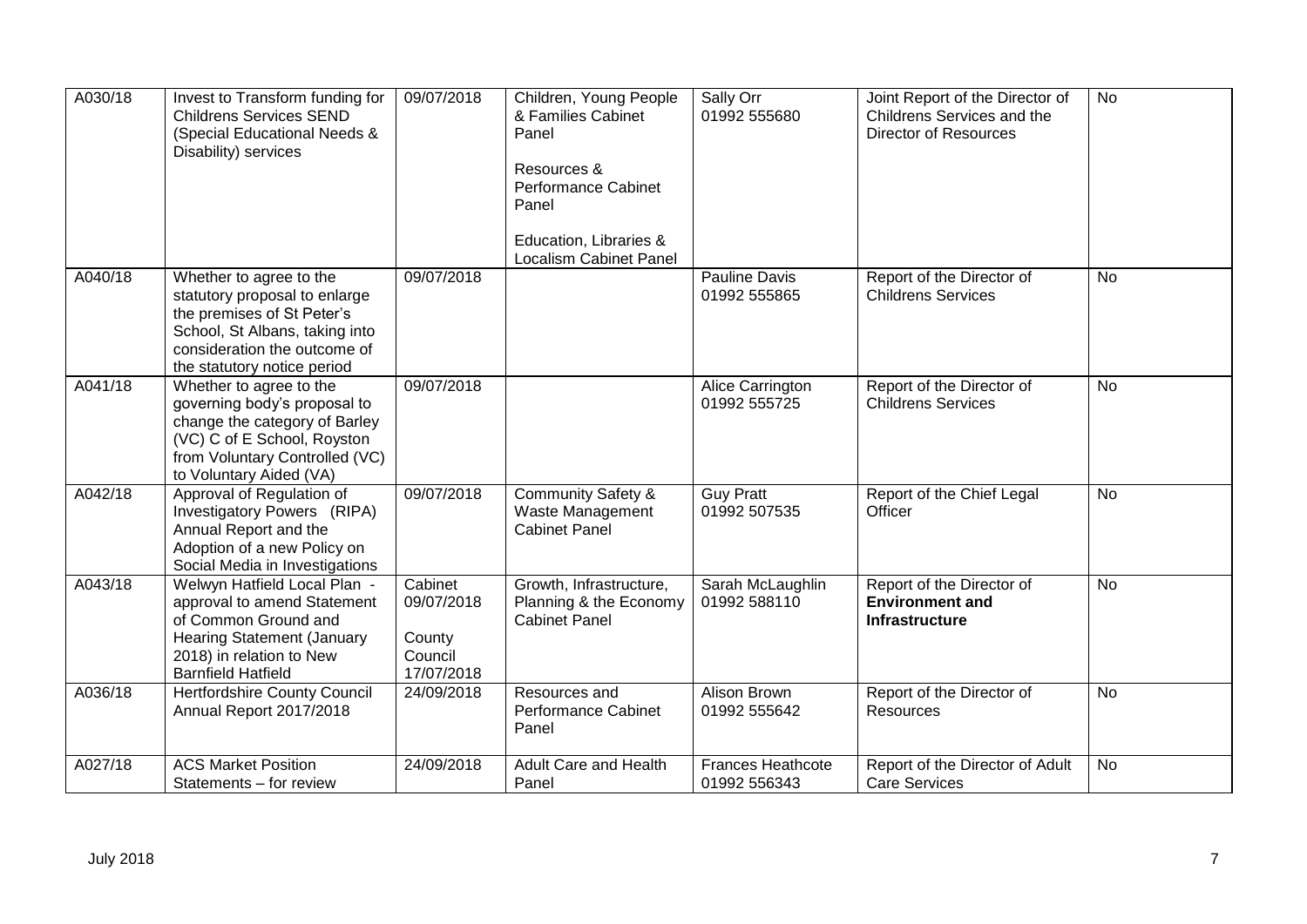| A028/18 | Changes to Local<br>Safeguarding Board<br>Arrangements                                                                           | 24/09/2018 | Children, Young People<br>& Families Cabinet<br>Panel                                                                 | Jenny Coles<br>01992 555755                 | Report of the Director of<br><b>Children's Services</b>                                                      | <b>No</b> |
|---------|----------------------------------------------------------------------------------------------------------------------------------|------------|-----------------------------------------------------------------------------------------------------------------------|---------------------------------------------|--------------------------------------------------------------------------------------------------------------|-----------|
| A022/18 | Approval of Winter Service<br>Operational Plan 2018/19                                                                           | 24/09/2018 | Highways &<br><b>Environment Cabinet</b><br>Panel                                                                     | Steve Johnson<br>01992 658126               | Report of the Director of<br><b>Environment and</b><br>Infrastructure                                        | <b>No</b> |
| A090/17 | To consider whether to<br>approve proposed changes to<br>the current Highways<br>Resilience Network.                             | 24/09/2018 | Highways &<br><b>Environment Cabinet</b><br>Panel                                                                     | <b>Graham Barrow</b><br>01992 658196        | Report of the Director of<br><b>Environment and</b><br>Infrastructure                                        | <b>No</b> |
| A038/18 | <b>Approval of Transport Asset</b><br>Management Plan Annual<br>Progress Report & Code of<br>Practice - Well Managed<br>Highways | 24/09/2018 | Highways &<br><b>Environment Cabinet</b><br>Panel                                                                     | Mike Younghusband<br>01992 658171           | Report of the Director of<br><b>Environment and</b><br>Infrastructure                                        | <b>No</b> |
| A044/18 | <b>Hertfordshire Adoption Service</b><br>providing services for Luton<br><b>Borough Council</b>                                  | 24/09/2018 | Children, Young People<br>& Families Cabinet<br>Panel                                                                 | Sue Lowndes<br>07833 484306                 | Report of Director of Children's<br>Services                                                                 | <b>No</b> |
| A046/18 | Approval for the<br><b>Hertfordshire County</b><br><b>Council Air Quality Strategy</b>                                           | 24/09/2018 | <b>Public Health &amp;</b><br><b>Prevention Cabinet</b><br>Panel<br>Highways &<br><b>Environment Cabinet</b><br>Panel | <b>Bethan Clemence</b><br>01992 555363      | Joint report of the Director<br>of Public Health and Director<br>of Environment and<br><b>Infrastructure</b> | <b>No</b> |
| A047/18 | <b>Implement a Children's</b><br><b>Community Equipment offer</b><br>- Award of contract                                         | 24/09/2018 | Children, Young<br><b>People &amp; Families</b><br><b>Cabinet Panel</b>                                               | <b>Oliver Barnes</b><br>01992 556309        | <b>Report of Director of</b><br><b>Children's Services</b>                                                   | <b>No</b> |
| A037/18 | <b>Developments and Finance -</b><br>Review of scope of works and<br>charges to developers for<br>newly created highways         | 22/10/2018 | Highways &<br><b>Environment Cabinet</b><br>Panel                                                                     | Mike Younghusband<br>01992 658171           | Report of the Director of<br><b>Environment and</b><br><b>Infrastructure</b>                                 | No        |
| A048/18 | TRO Process - reviewing the<br>reduction in consultation<br>process for 20mph<br>zone/limits                                     | 22/10/2018 | Highways &<br><b>Environment Cabinet</b><br><b>Panel</b>                                                              | <b>Paul Gellard</b><br>01992 658142         | <b>Report of the Director of</b><br><b>Environment and</b><br><b>Infrastructure</b>                          | <b>No</b> |
| A049/18 | <b>LED Illumination Strategy</b>                                                                                                 | 22/10/2018 | Highways &<br><b>Environment Cabinet</b><br>Panel                                                                     | <b>Mike</b><br>Younghusband<br>01992 658171 | <b>Report of the Director of</b><br><b>Environment and</b><br>Infrastructure                                 | <b>No</b> |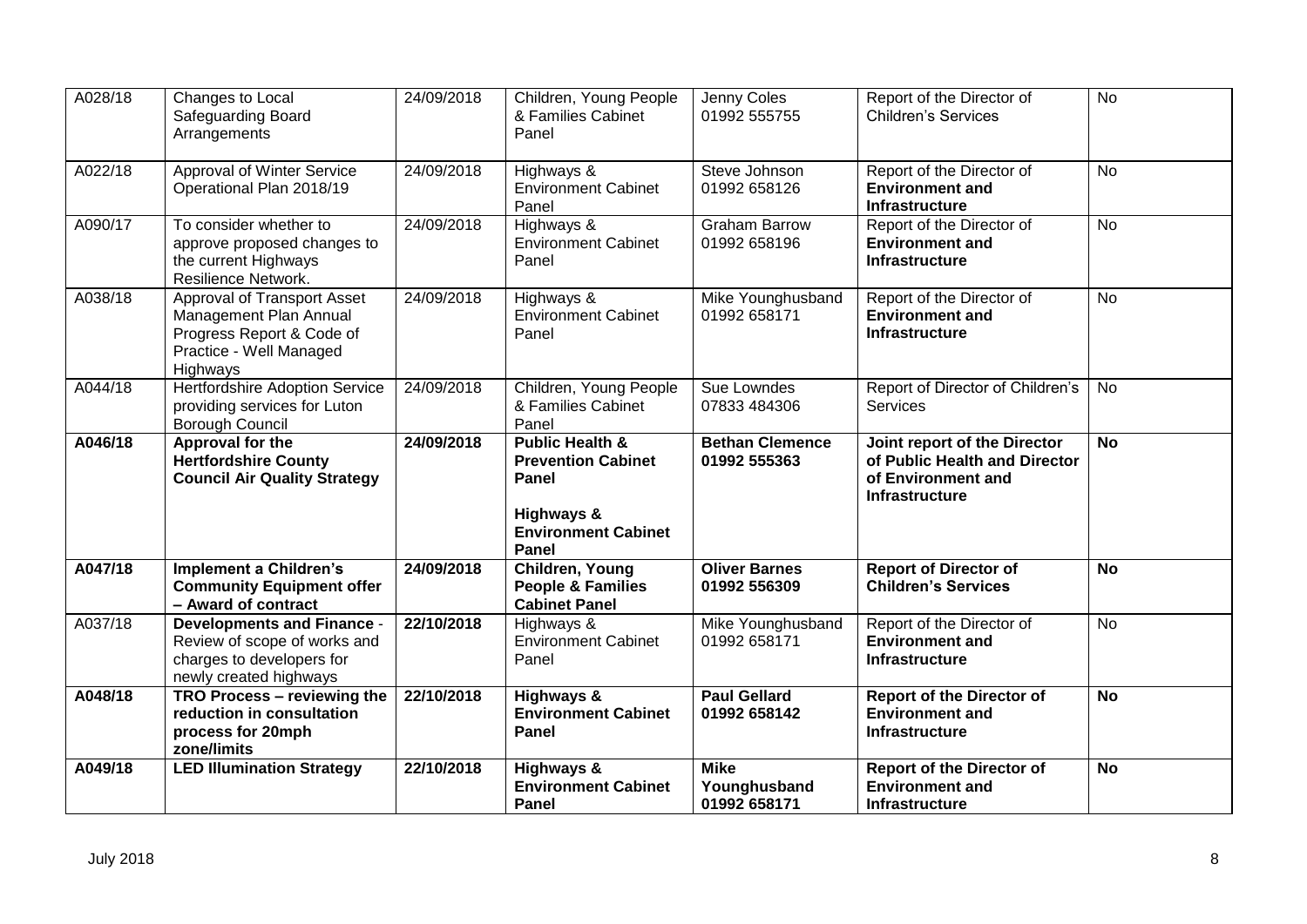| A050/18 | <b>Network Resilience Strategy</b>                                                                                                                    | 22/10/2018                                                             | Highways &<br><b>Environment Cabinet</b><br>Panel                                                                                      | <b>Graham Barrow</b><br>01992 658196  | <b>Report of the Director of</b><br><b>Environment and</b><br><b>Infrastructure</b> | <b>No</b>  |
|---------|-------------------------------------------------------------------------------------------------------------------------------------------------------|------------------------------------------------------------------------|----------------------------------------------------------------------------------------------------------------------------------------|---------------------------------------|-------------------------------------------------------------------------------------|------------|
| A051/18 | <b>Care Leaver - Council Tax</b><br><b>Exemption</b>                                                                                                  | 22/10/2018                                                             | Children, Young<br><b>People &amp; Families</b><br><b>Cabinet Panel</b><br><b>Resources and</b><br><b>Performance Cabinet</b><br>Panel | <b>Marion Ingram</b><br>01992 588620  | <b>Report of Director of</b><br><b>Children's Services</b>                          | No         |
| A052/18 | <b>Hertfordshire County</b><br><b>Council School admission</b><br>arrangements 20/21 -<br><b>Proposals for Consultation</b>                           | 22/10/2018                                                             | <b>Education, Libraries &amp;</b><br><b>Localism Cabinet</b><br>Panel                                                                  | <b>Jayne Abery</b><br>01992 588785    | <b>Report of the Director of</b><br><b>Children's Services</b>                      | <b>No</b>  |
| A045/18 | Amendment to Trading<br><b>Standards Formal Actions</b><br>Policy                                                                                     | 26/11/2018                                                             | <b>Community Safety &amp;</b><br>Waste Management<br><b>Cabinet Panel</b>                                                              | <b>Guy Pratt</b><br>01707 292590      | Report of the Director of<br><b>Community Protection</b>                            | <b>No</b>  |
| A053/18 | <b>Adoption of Revised</b><br><b>Minerals And Waste</b><br><b>Development Scheme</b>                                                                  | <b>Cabinet</b><br>26/11/2018<br>County<br><b>Council</b><br>27/11/2018 | Growth, Infrastructure,<br>Planning & the<br><b>Economy Cabinet</b><br>Panel                                                           | <b>Julie Greaves</b><br>01992 556227  | <b>Report of the Director of</b><br><b>Environment and</b><br><b>Infrastructure</b> | <b>Yes</b> |
| A054/18 | <b>South West Herts Growth</b><br>and Transport Plan                                                                                                  | 26/11/2018                                                             | Growth, Infrastructure,<br>Planning & the<br><b>Economy Cabinet</b><br>Panel                                                           | <b>Rupert Thacker</b><br>01992 658176 | <b>Report of the Director of</b><br><b>Environment and</b><br><b>Infrastructure</b> | <b>No</b>  |
| A055/18 | Approval of the<br><b>Hertfordshire County</b><br><b>Council Prevention Strategy</b>                                                                  | 26/11/2018                                                             | <b>Public Health &amp;</b><br><b>Prevention Cabinet</b><br>Panel                                                                       | <b>Jim McManus</b><br>01992 556884    | <b>Report of the Director of</b><br><b>Public Health</b>                            | <b>No</b>  |
| A056/18 | <b>Publication for public</b><br>consultation of new<br><b>Integrated Risk Management</b><br><b>Plan for Hertfordshire Fire</b><br>and Rescue Service | 26/11/2018                                                             | <b>Community Safety and</b><br><b>Waste Management</b><br><b>Cabinet Panel</b>                                                         | <b>Darryl Keen</b><br>01992 507500    | <b>Report of the Director of</b><br><b>Community Protection</b>                     | <b>No</b>  |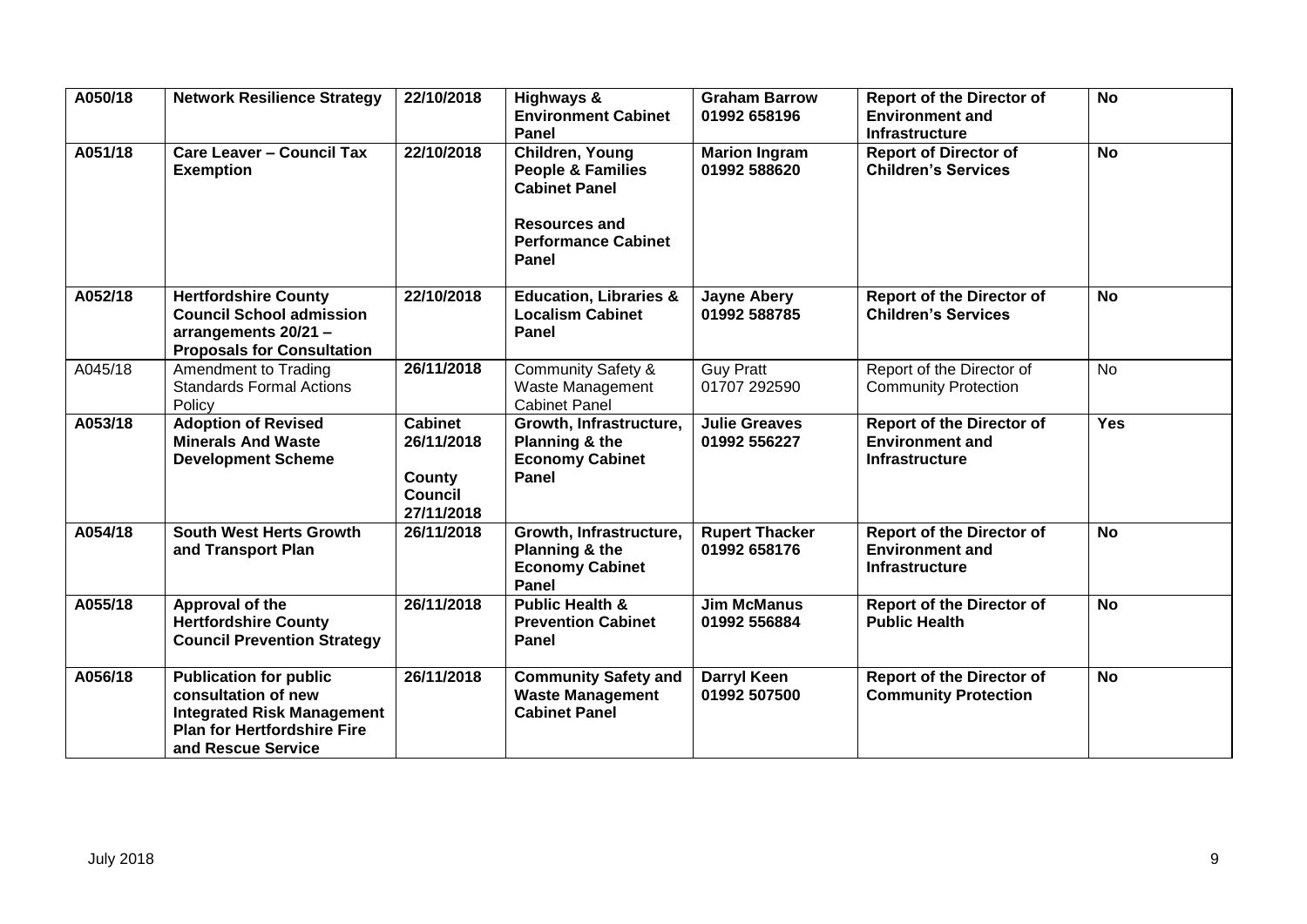**Membership of Cabinet:** 

**Colette Wyatt-Lowe** Adult Care & Health **Phil Bibby Phil Bibby** Highways & Environment<br>Teresa Heritage Children, Young People and Families David Williams Leader of the Council **Teresa Heritage Children, Young People and Families David Williams Leader of the Council Terry Hone Community Safety & Waste Management Richard Roberts Public Health & Prevention Terry Douris <b>Education, Libraries & Localism**<br> **Derrick Ashley** Growth, Infrastructure, Planning **Growth, Infrastructure, Planning and the Economy**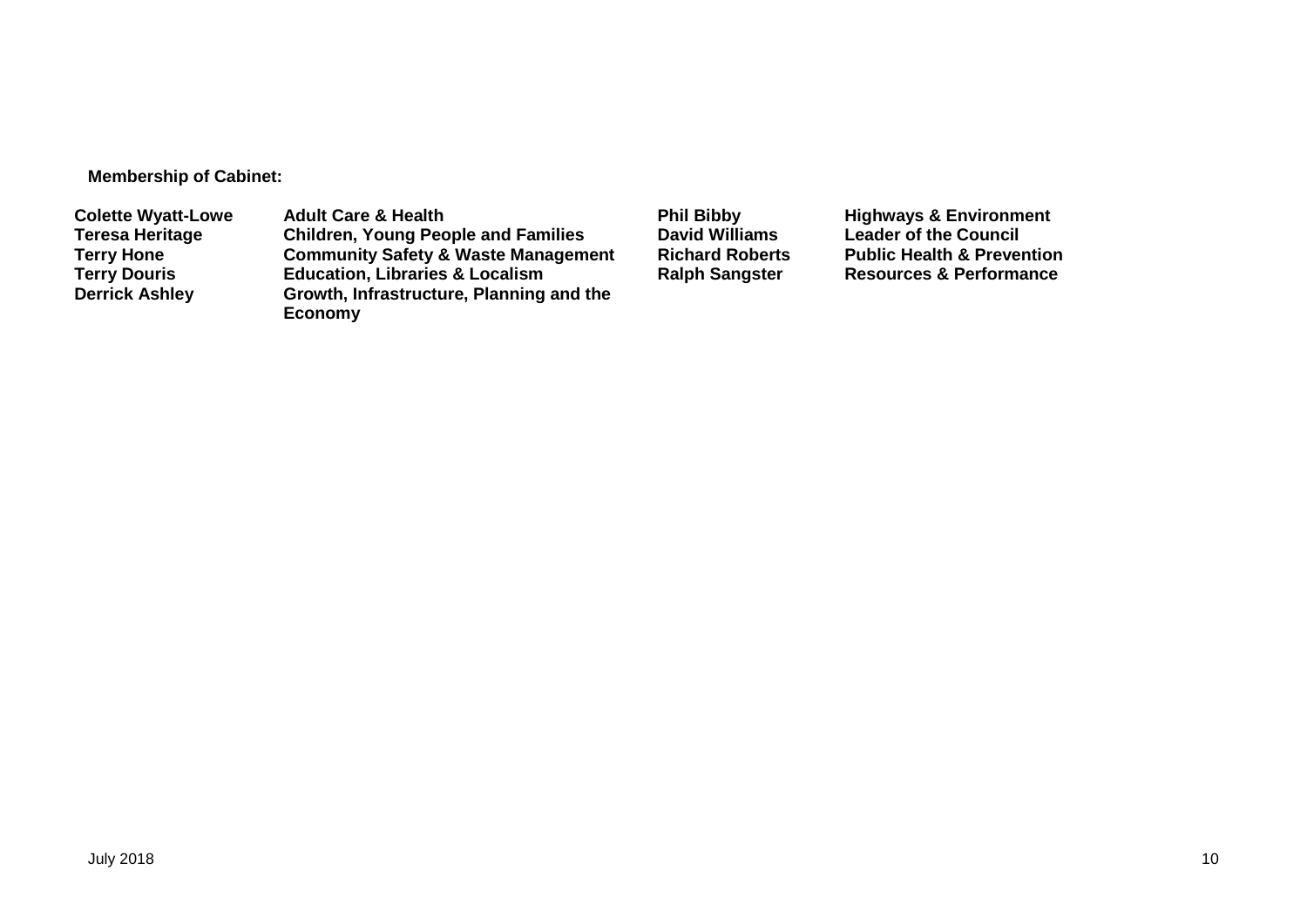**PART B: DECISIONS BY CHIEF OFFICERS Note: New items and amendments are shown in bold.** 

|         | <b>Issue for Decision</b>                                                                                                              | Name and Title of<br><b>Decision Maker</b>                                                              | Date, or<br>period<br>within<br>which,<br>decision to<br>be made | <b>Cabinet Panels to be</b><br>consulted | <b>Officer contact for</b><br>this matter | Documents to be<br>considered <sup>##</sup> | <b>Exempt from the</b><br><b>Council's Call-In</b><br><b>Procedures</b><br>Yes / No |
|---------|----------------------------------------------------------------------------------------------------------------------------------------|---------------------------------------------------------------------------------------------------------|------------------------------------------------------------------|------------------------------------------|-------------------------------------------|---------------------------------------------|-------------------------------------------------------------------------------------|
| B001/18 | <b>Traffic Regulation</b><br>Orders - various<br>(see attached<br><b>Schedule</b> Appendix                                             | John Wood<br><b>Chief Executive</b>                                                                     | During the<br>period of this<br>Forward Plan                     |                                          | Rob Smith<br>01992 556118                 | Reports from Lead<br><b>Officers</b>        | <b>No</b>                                                                           |
| B010/17 | <b>Business Water</b><br>Contract: Award of<br>Contract<br>(HCC1709401)                                                                | Neil Taylor<br><b>Interim Assistant</b><br><b>Director Property</b>                                     | August 2018<br>(was July<br>2018)                                |                                          | Fiona Clark<br>01992 556008               | See Note 2 below                            | <b>No</b>                                                                           |
| B011/17 | Four new Fire<br>Appliances for<br>Fires & Rescue<br>Services: Award of<br>Contract                                                    | <b>Steve Tant</b><br>Fire & Rescue<br>Service Assistant<br><b>Chief Fire Officer</b><br>Service Support | <b>July 2018</b><br>(was June<br>2018)                           |                                          | Mark Barber<br>01992 507580               | See Note 2 below                            | <b>No</b>                                                                           |
| B035/17 | <b>Dynamic</b><br>Purchasing<br>Systems for the<br>supply of Copier<br>Paper (in<br>collaboration with<br>Hampshire County<br>Council) | Glenn Facey<br><b>Head of Herts Full</b><br>Stop                                                        | <b>July 2018</b><br>(was June<br>2018)                           |                                          | James Conway<br>01707 292376              | See Note 2 & 3<br>below                     | <b>No</b>                                                                           |

1

<sup>‡‡</sup> The address from which, subject to any prohibition or restriction on their disclosure, copies of, or extracts from, any document listed is available is County Hall, Pegs Lane, Hertford, SG13 8DE. Other documents relevant to these matters may be submitted to the decision maker. To request details of such documents (if any) as they become available contact Elaine Shell, Democratic Services Manager by email [\(elaine.shell@hertfordshire.gov.uk\)](mailto:elaine.shell@hertfordshire.gov.uk) or phone (01992 55565).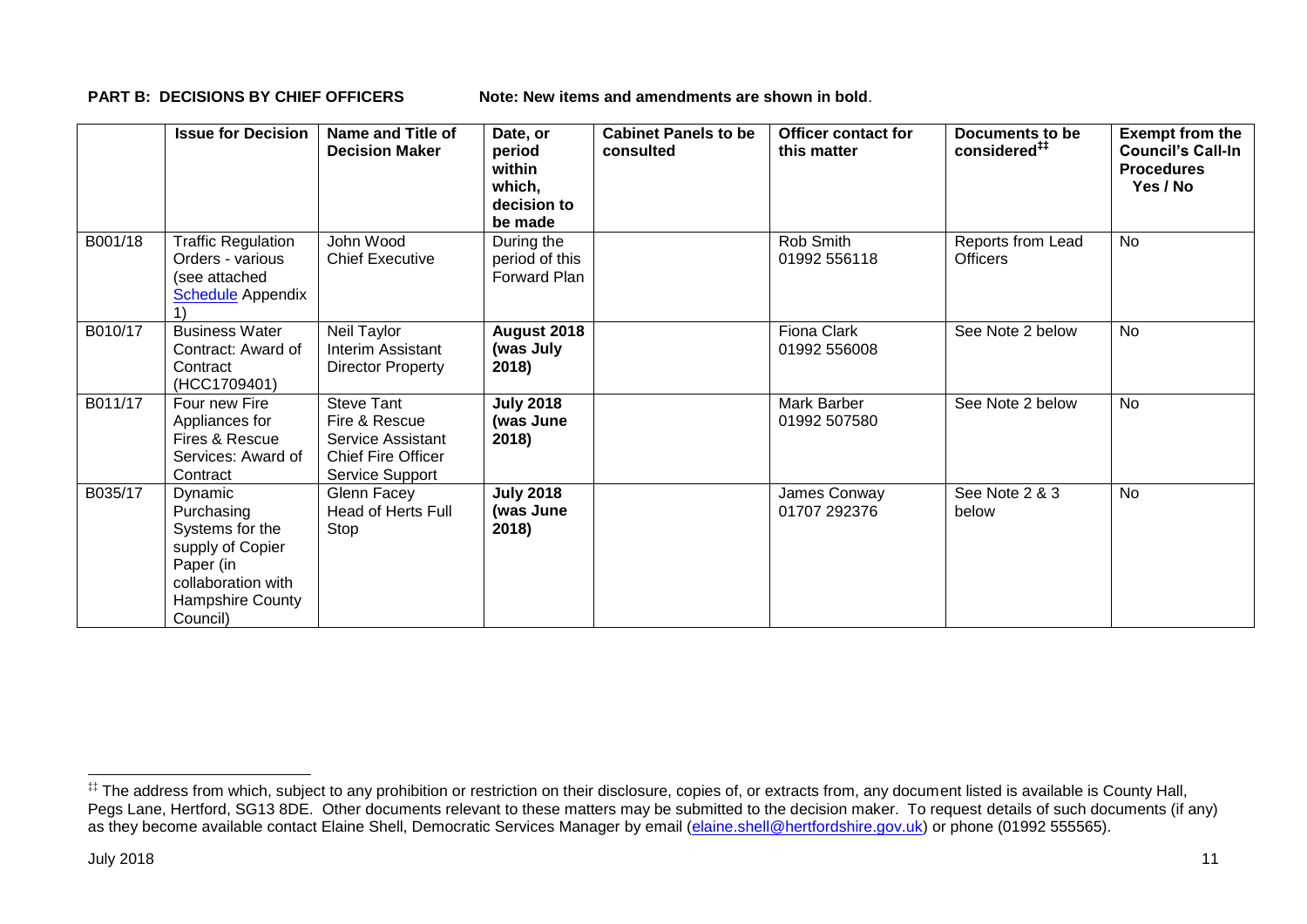| B060/17 | To re commission<br>the Regional<br>Partnership<br>Contract for the<br>Provision of<br>Residential and<br>Educational<br>Services for<br>Children and<br>Young People with<br>Complex Needs via<br>competitive tender<br><b>Regional Partners</b><br>- Bracknell Forest<br>Borough Council,<br>Buckinghamshire<br>County Council,<br><b>Milton Keynes</b><br>Council,<br><b>Oxfordshire County</b><br>Council, Reading<br>Borough Council<br>Slough Borough<br>Council | Jenny Coles<br>Director of Children's<br>Services                                   | <b>July 2018</b><br>(was<br>February<br>2018) | Lynn Knowles<br>07740 918847          | See Note 2 & 3<br>below | <b>No</b> |
|---------|------------------------------------------------------------------------------------------------------------------------------------------------------------------------------------------------------------------------------------------------------------------------------------------------------------------------------------------------------------------------------------------------------------------------------------------------------------------------|-------------------------------------------------------------------------------------|-----------------------------------------------|---------------------------------------|-------------------------|-----------|
| B072/17 | Hertfordshire<br>Sunflower<br>Domestic Abuse<br>Hub & Champions<br>Pathway - Award of<br>contract                                                                                                                                                                                                                                                                                                                                                                      | Jenny Coles<br>Director of Children's<br>Services                                   | <b>July 2018</b><br>(was June<br>2018)        | <b>Helen Gledhill</b><br>07812 322978 | See Note 2 below        | No        |
| B074/17 | Tender of 19-21<br>Wilbury Road - for<br>Residential<br>Learning Disability<br>Service                                                                                                                                                                                                                                                                                                                                                                                 | <b>Frances Heathcote</b><br><b>Assistant Director</b><br><b>Adult Care Services</b> | <b>July 2018</b><br>(was May<br>2018)         | <b>Annette Miles</b><br>01438 843153  | See Note 2 below        | No        |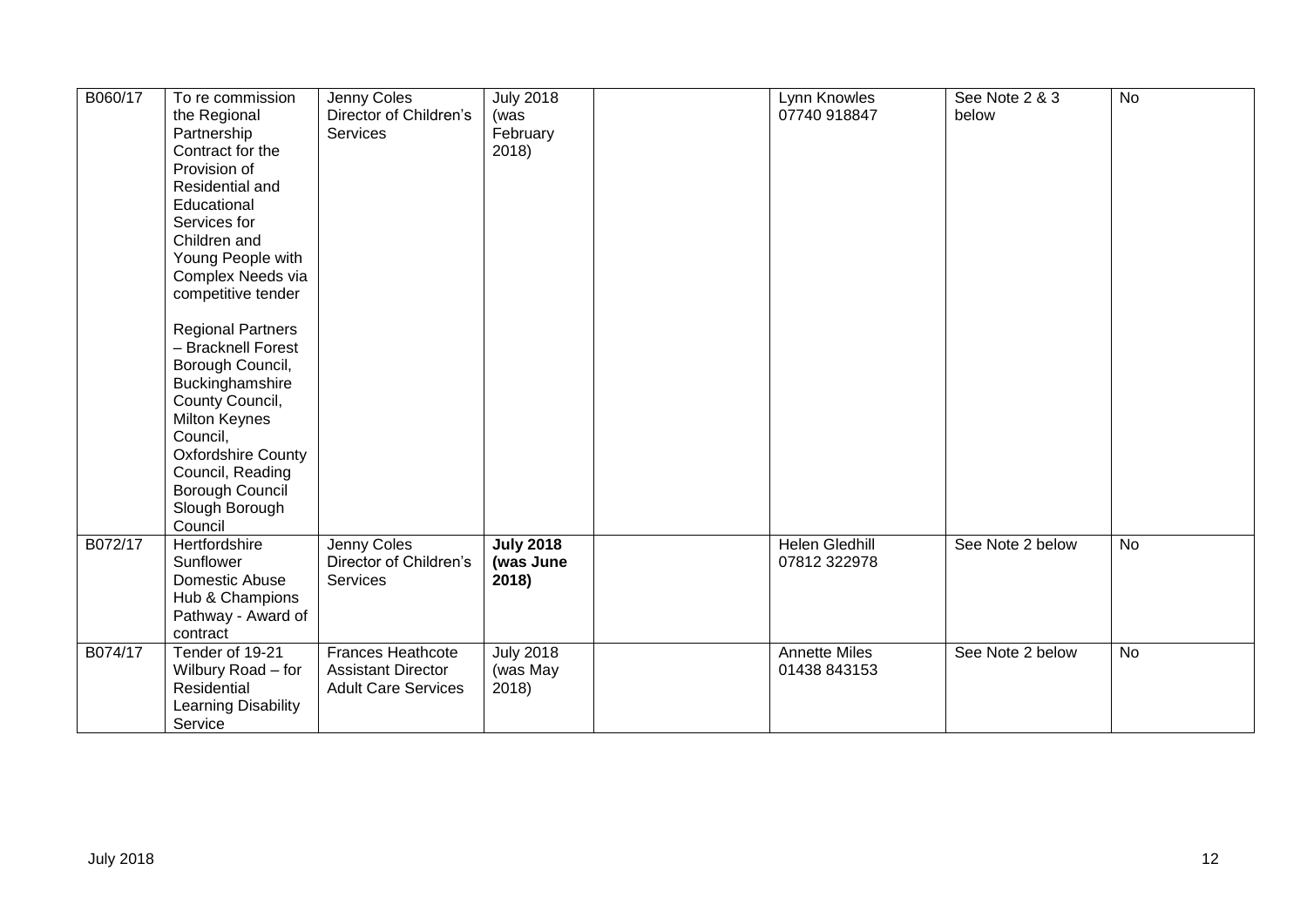| B083/17 | Framework<br>agreement for the<br>Supply of<br>Independent Living<br>Products (in<br>collaboration with<br>Hampshire County<br>Council, Southend-<br>on-Sea Borough<br>Council and<br><b>Coventry County</b><br>Council)    | Glenn Facey<br><b>Head of Herts Full</b><br>Stop             | September<br>2018 (was<br><b>August</b><br>2018) | <b>Chris Mulhall</b><br>01707 281571 | See note 2 & 3 below | No        |
|---------|-----------------------------------------------------------------------------------------------------------------------------------------------------------------------------------------------------------------------------|--------------------------------------------------------------|--------------------------------------------------|--------------------------------------|----------------------|-----------|
| B092/17 | Batch 40 Package<br>7 - Boiler Works -<br>Redbourn Infant &<br>Nursery School &<br>St Lukes School,<br>Redbourn<br>Award of contract<br>HCC1710056                                                                          | Neil Taylor<br>Interim Assistant<br><b>Director Property</b> | August 2018<br>(was July<br>2018)                | Jackie Aldridge<br>01992 588138      | See Note 2 below     | No        |
| B095/17 | Batch 42 Package<br>1 – Roofing Works<br>- Bernards Heath<br>Infants, St Albans,<br>Camp Primary &<br>Nursery School, St<br>Albans & Heath<br>Lane Nursery<br>School, Hemel<br>Hempstead Award<br>of contract<br>HCC1710059 | Neil Taylor<br>Interim Assistant<br><b>Director Property</b> | August 2018<br>(was July<br>2018)                | Jackie Aldridge<br>01992 588138      | See Note 2 below     | <b>No</b> |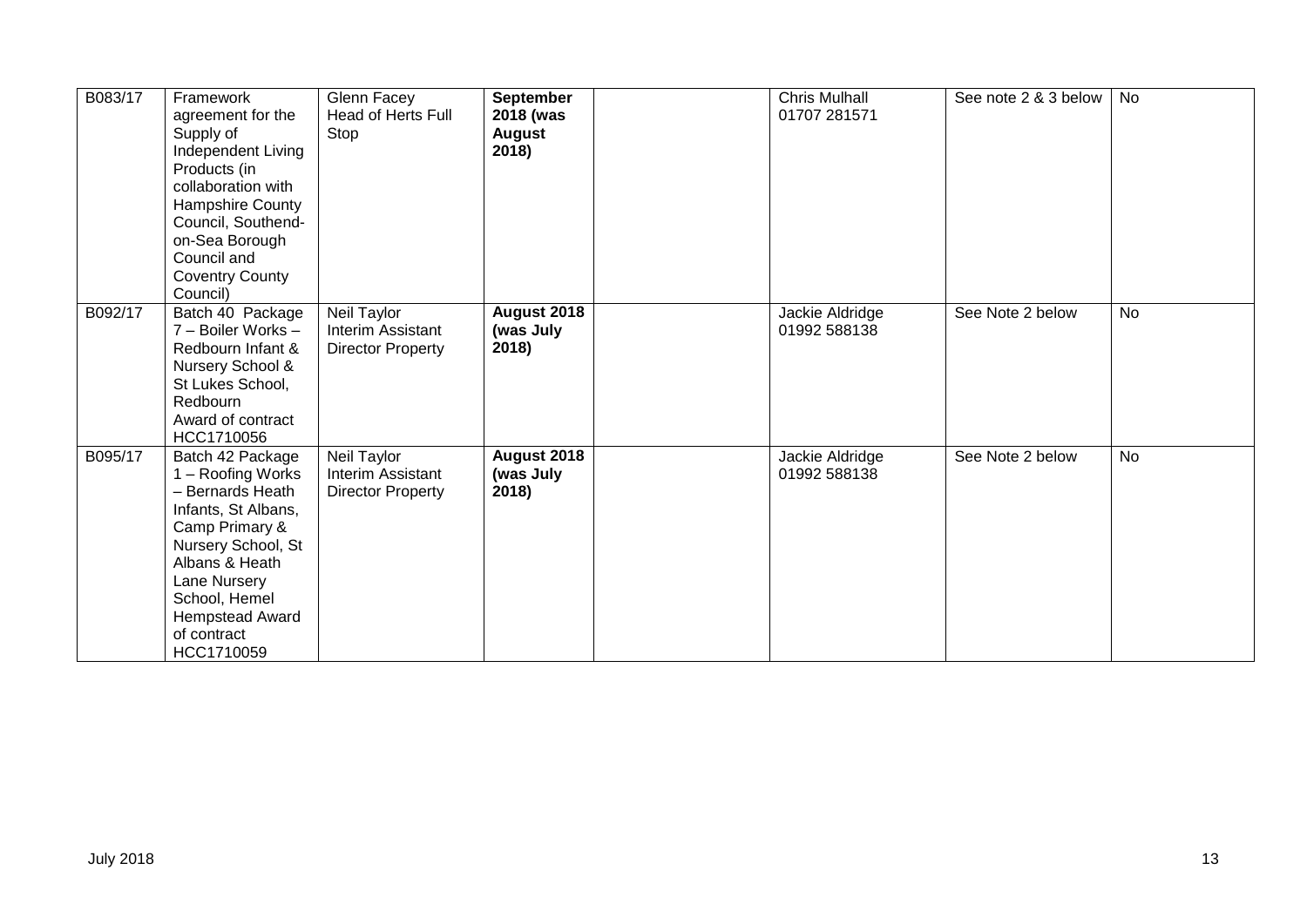| B096/17 | Batch 42 Package<br>2 - Roofing Works<br>- Moss Bury<br>Primary School &<br>Nursery,<br>Stevenage, Purwell<br>Primary School,<br>Hitchin &<br>Watchlytes School,<br>Welwyn Garden<br>City Award of<br>contract<br>HCC1710060      | Neil Taylor<br><b>Interim Assistant</b><br>Director Property | August 2018<br>(was July<br>2018) | Jackie Aldridge<br>01992 588138 | See Note 2 below | No        |
|---------|-----------------------------------------------------------------------------------------------------------------------------------------------------------------------------------------------------------------------------------|--------------------------------------------------------------|-----------------------------------|---------------------------------|------------------|-----------|
| B097/17 | Batch 42 Package<br>3 - Roofing Works<br>- Bonneygrove<br>Primary School,<br>Cheshunt, Layston<br>Church of England<br>First School,<br>Buntingford &<br>Longlands Primary<br>School, Cheshunt<br>Award of contract<br>HCC1710061 | Neil Taylor<br>Interim Assistant<br><b>Director Property</b> | August 2018<br>(was July<br>2018) | Jackie Aldridge<br>01992 588138 | See Note 2 below | <b>No</b> |
| B098/17 | Batch 42 Package<br>4 - Roofing Works<br>- Heathlands<br>School, St Albans<br>Award of contract<br>HCC1710062                                                                                                                     | Neil Taylor<br>Interim Assistant<br><b>Director Property</b> | August 2018<br>(was July<br>2018) | Jackie Aldridge<br>01992 588138 | See Note 2 below | <b>No</b> |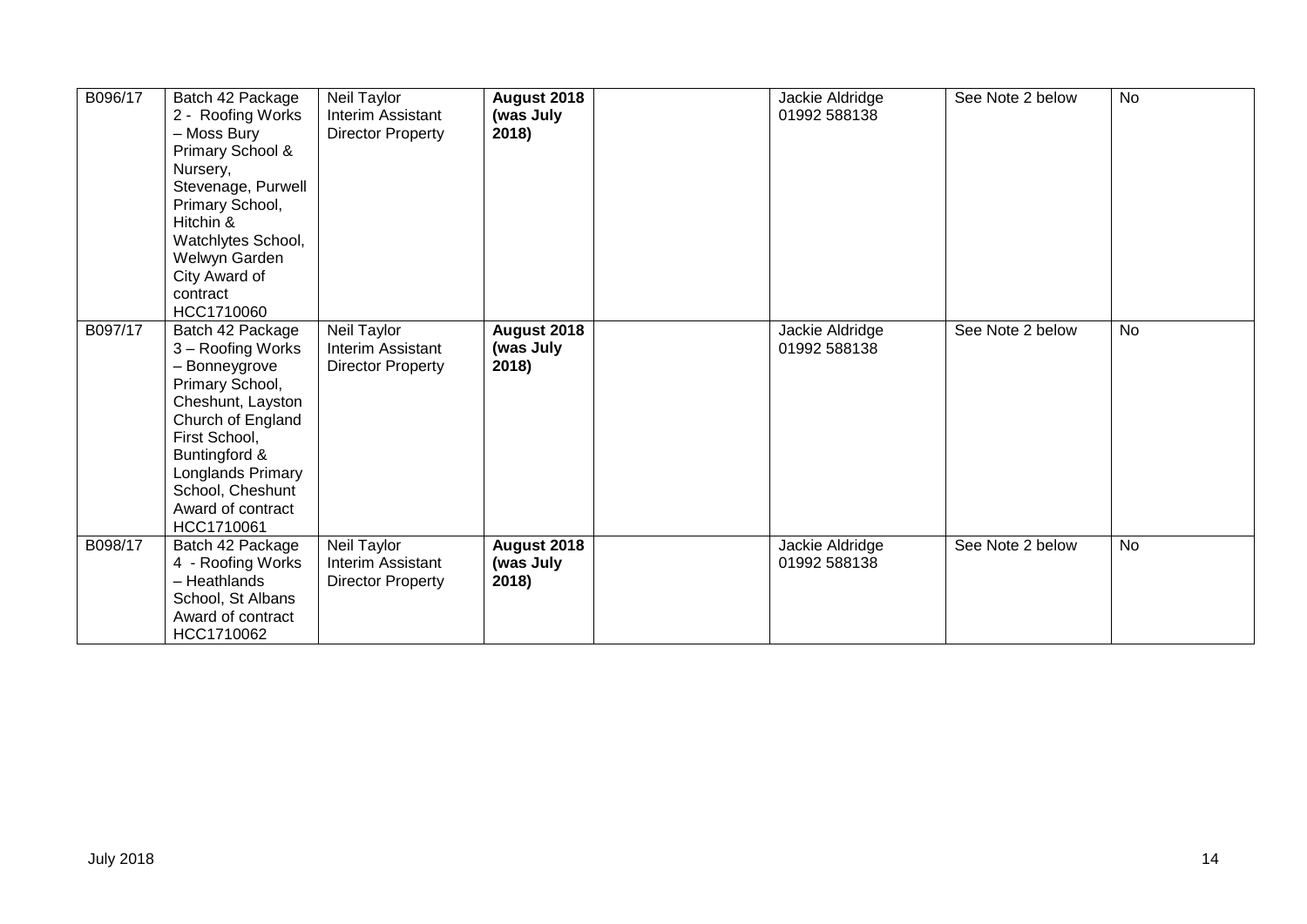| B104/17 | New Contract for<br>the Provision of a<br>Two Bed<br>Emergency<br>Therapeutic<br>residential Unit for<br>Children and<br>Young People aged<br>11-16 with<br>Challenging and<br><b>Complex Needs</b><br>(Hudnall Park)                    | Marion Ingram<br>Operations Director,<br><b>Specialist Services</b> | September<br>2018 (was<br>May 2018)                | Lynn Knowles<br>07740 918847    | See note 2 below     | No |
|---------|------------------------------------------------------------------------------------------------------------------------------------------------------------------------------------------------------------------------------------------|---------------------------------------------------------------------|----------------------------------------------------|---------------------------------|----------------------|----|
| B107/17 | Cross regional<br>tender process to<br>establish a new<br>contract for the<br>provision of<br>Residential<br>Placements for<br>Children and<br>Young People aged<br>10-17 with<br>Challenging and<br>Complex needs:<br>Award of contract | Marion Ingram<br>Operations Director,<br><b>Specialist Services</b> | September<br>2018 (was<br>May 2018)                | Lynn Knowles<br>07740 918847    | See note 2 below     | No |
| B111/17 | St Albans Library -<br>Refurbishment<br>HCC1709428                                                                                                                                                                                       | Neil Taylor<br>Interim Assistant<br><b>Director Property</b>        | August 2018<br>(was July<br>2018)                  | Jackie Aldridge<br>01992 588138 | See note 2 below     | No |
| B115/17 | The Supply of<br><b>Office Furniture</b>                                                                                                                                                                                                 | Glenn Facey<br>Head of Herts<br>FullStop                            | <b>September</b><br>2018 (was<br><b>July 2018)</b> | James Conway<br>01707 292491    | See note 2 & 3 below | No |
| B002/18 | Batch 40 Package<br>8 - Mechanical &<br>Electrical Works,<br>Commonswood<br>School & Sheredes<br>Primary School &<br>Nursery<br>HCC1710170                                                                                               | Neil Taylor<br>Interim Assistant<br>Director Property               | August 2018<br>(was July<br>2018)                  | Jackie Aldridge<br>01992 588138 | See note 2 below     | No |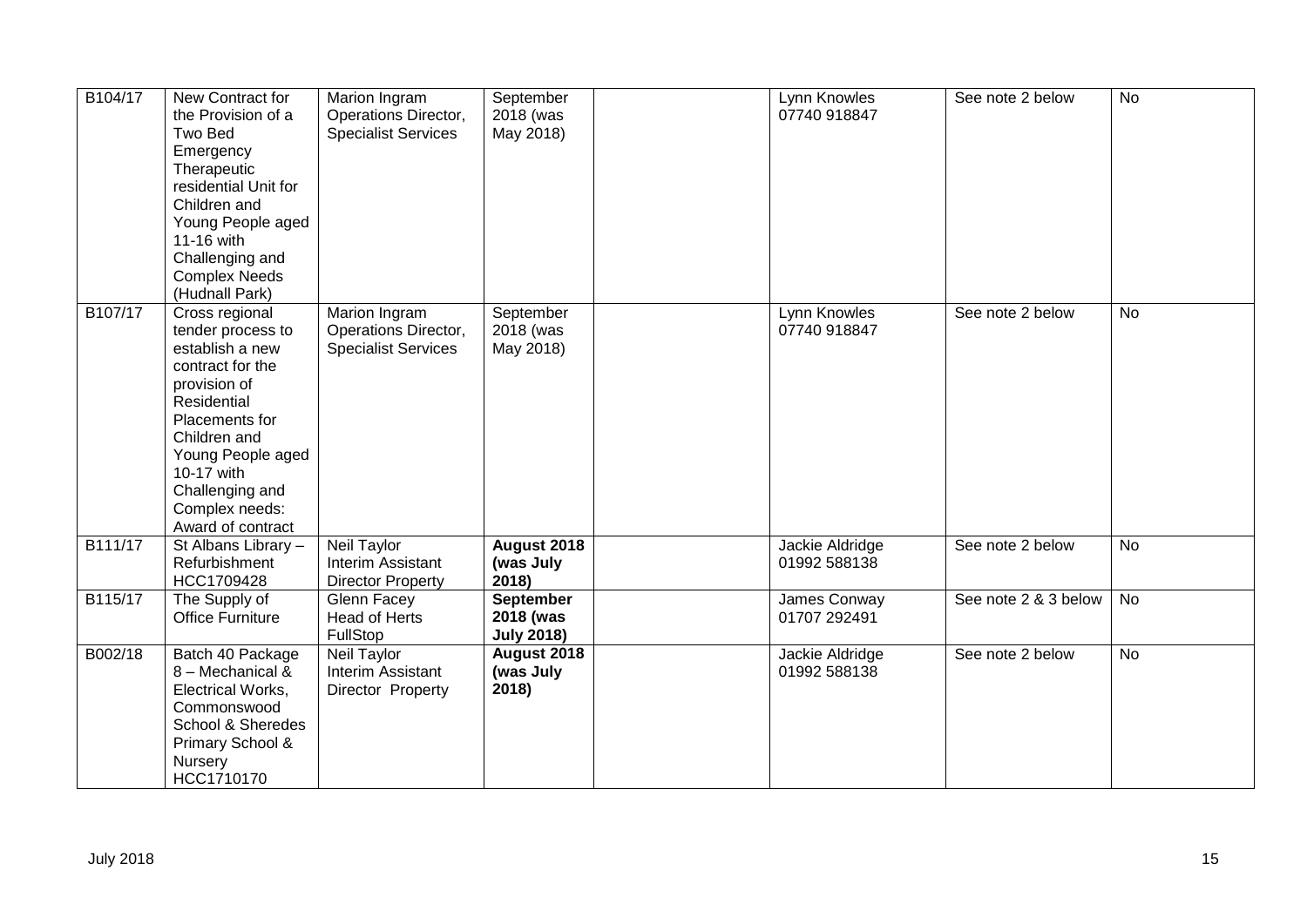| B007/18 | Procurement and<br>award of contract to<br>extend superfast<br>fibre broadband to<br>the last percentage<br>of rural business<br>areas in<br>Hertfordshire in line<br>with DEFRA<br>funding provision | Owen Mapley<br><b>Director Resources</b>                                                      | <b>July 2018</b><br>(was June<br>2018)  | Anna Morrison<br>01992 588397        | See Note 2 below                              | <b>No</b>      |
|---------|-------------------------------------------------------------------------------------------------------------------------------------------------------------------------------------------------------|-----------------------------------------------------------------------------------------------|-----------------------------------------|--------------------------------------|-----------------------------------------------|----------------|
| B009/18 | Provision of an<br>abstinence<br>focussed drug and<br>alcohol recovery<br>programme-<br>Award of contract                                                                                             | <b>Jim McManus</b><br>Director of Public<br>Health                                            | <b>July 2018</b><br>(was June<br>2018)  | <b>Brian Gale</b><br>01438 843547    | See note 2 below                              | <b>No</b>      |
| B010/18 | Provision of adult<br>weight<br>management<br>services - Award of<br>contract                                                                                                                         | Jim McManus<br>Director of Public<br>Health                                                   | <b>July 2018</b><br>(was May<br>2018)   | <b>Brian Gale</b><br>01438 843547    | See note 2 below                              | No             |
| B014/18 | Re-procurement<br>and award of<br>contract to<br>undertake routine<br>vegetation<br>management on<br>the Rights of Way<br>network in<br>Hertfordshire from<br>2018 to 2022.                           | Simon Aries<br><b>Assistant Director</b><br>Transport, Waste &<br>Environmental<br>Management | <b>July 2018</b><br>(was March<br>2018) | <b>Tony Bradford</b><br>01992 556028 | See note 2 below                              | $\overline{N}$ |
| B023/18 | Formal transfer of<br>commissioning<br>responsibility for<br>Tier 2 Plus<br>enuresis to the<br>clinical<br>commissioning<br>groups for<br>Hertfordshire                                               | Jim McManus<br>Director of Public<br>Health                                                   | <b>July 2018</b><br>(was June<br>2018)  | Jim McManus<br>01438 845389          | Guidance from the<br>Department for<br>Health | No             |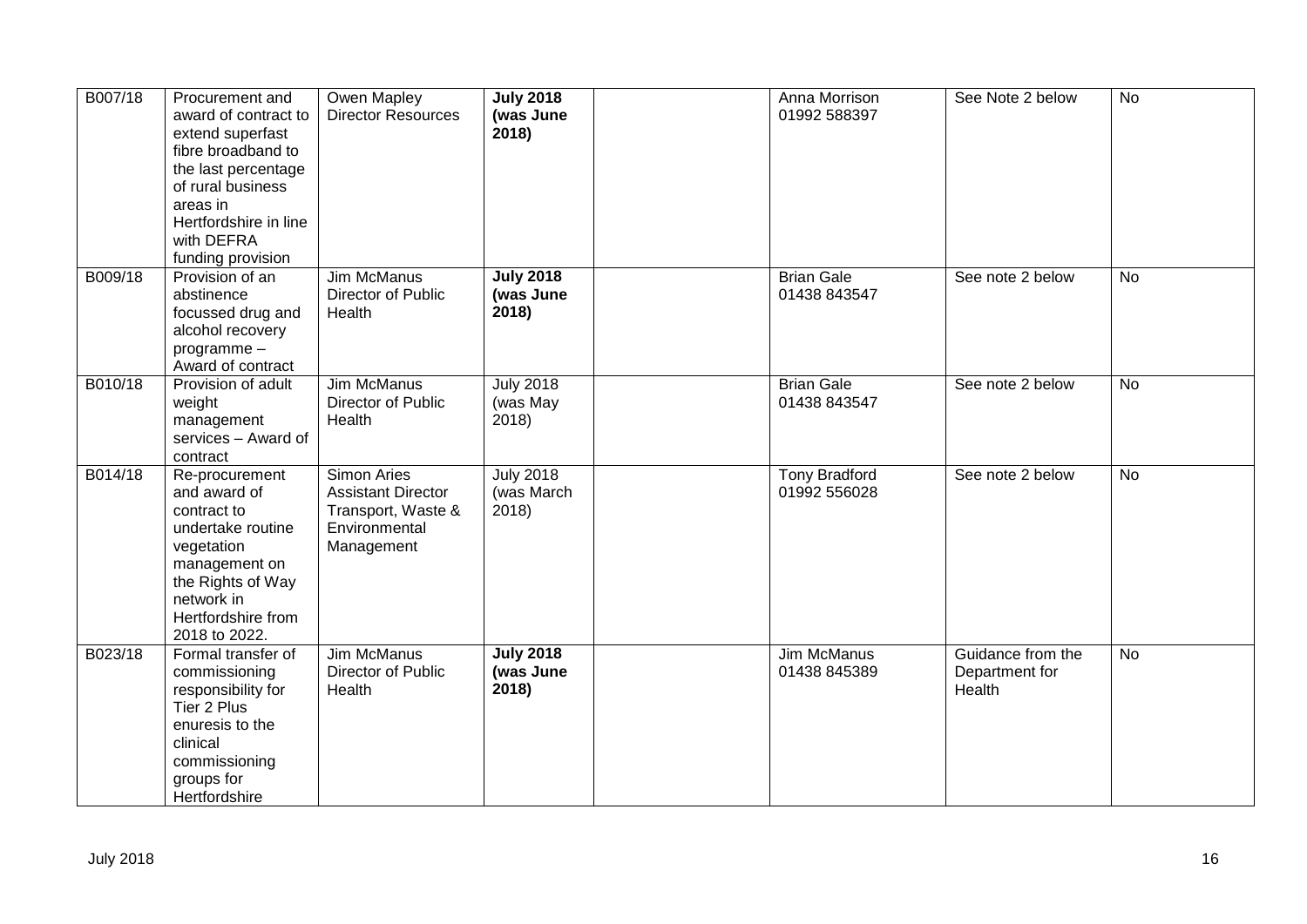| B027/18 | Future of the old<br>fire station, High<br>Street, Ware                                                                                                                                                       | Owen Mapley<br>Director of<br>Resources                                             | <b>July 2018</b><br>(was June<br>2018) | Roger Arbon<br>01992 588052       | Report                     | <b>No</b> |
|---------|---------------------------------------------------------------------------------------------------------------------------------------------------------------------------------------------------------------|-------------------------------------------------------------------------------------|----------------------------------------|-----------------------------------|----------------------------|-----------|
| B028/18 | Approval of a policy<br>for discretionary<br>disabled facilities<br>grants and other<br>forms of assistance<br>to enable residents<br>to stay in their own<br>homes                                           | lain MacBeath<br>Director of Adult<br><b>Care Services</b>                          | <b>July 2018</b><br>(was May<br>2018)  | Steven Lee-Foster<br>01992 555748 |                            | <b>No</b> |
| B031/18 | Procurement of<br>support at home for<br><b>Early Supported</b><br><b>Discharge Service</b><br>for Stroke<br>(Initial period 20<br>months to 31<br>March 2020, with<br>the option on a 12<br>month extension) | <b>Frances Heathcote</b><br><b>Assistant Director</b><br>Community<br>Commissioning | <b>July 2018</b><br>(was June<br>2018) | Daisy Sanghera<br>01438 843391    | See Note 2 below           | <b>No</b> |
| B034/18 | Supply of<br><b>Education Year</b><br>diaries, calendars,<br>planners and<br>calendar year<br>diaries in<br>conjunction with<br>Hampshire County<br>Council                                                   | Glenn Facey<br>Head of Herts<br>FullStop                                            | August 2018<br>(was July<br>2018)      | Louise Bagley<br>01707 292431     | See Notes 2 and 3<br>below | <b>No</b> |
| B035/18 | Provision of an all-<br>age drug and<br>alcohol treatment<br>service - Award of<br>contract                                                                                                                   | Jim McManus<br>Director of Public<br>Health                                         | <b>July 2018</b>                       | <b>Brian Gale</b><br>01438 843537 | See Note 2 below           | No        |
| B036/18 | Provision of a drug<br>and alcohol<br>community<br>rehabilitation<br>service                                                                                                                                  | Jim McManus<br>Director of Public<br>Health                                         | <b>July 2018</b>                       | <b>Brian Gale</b><br>01438 843537 | Proposal papers            | <b>No</b> |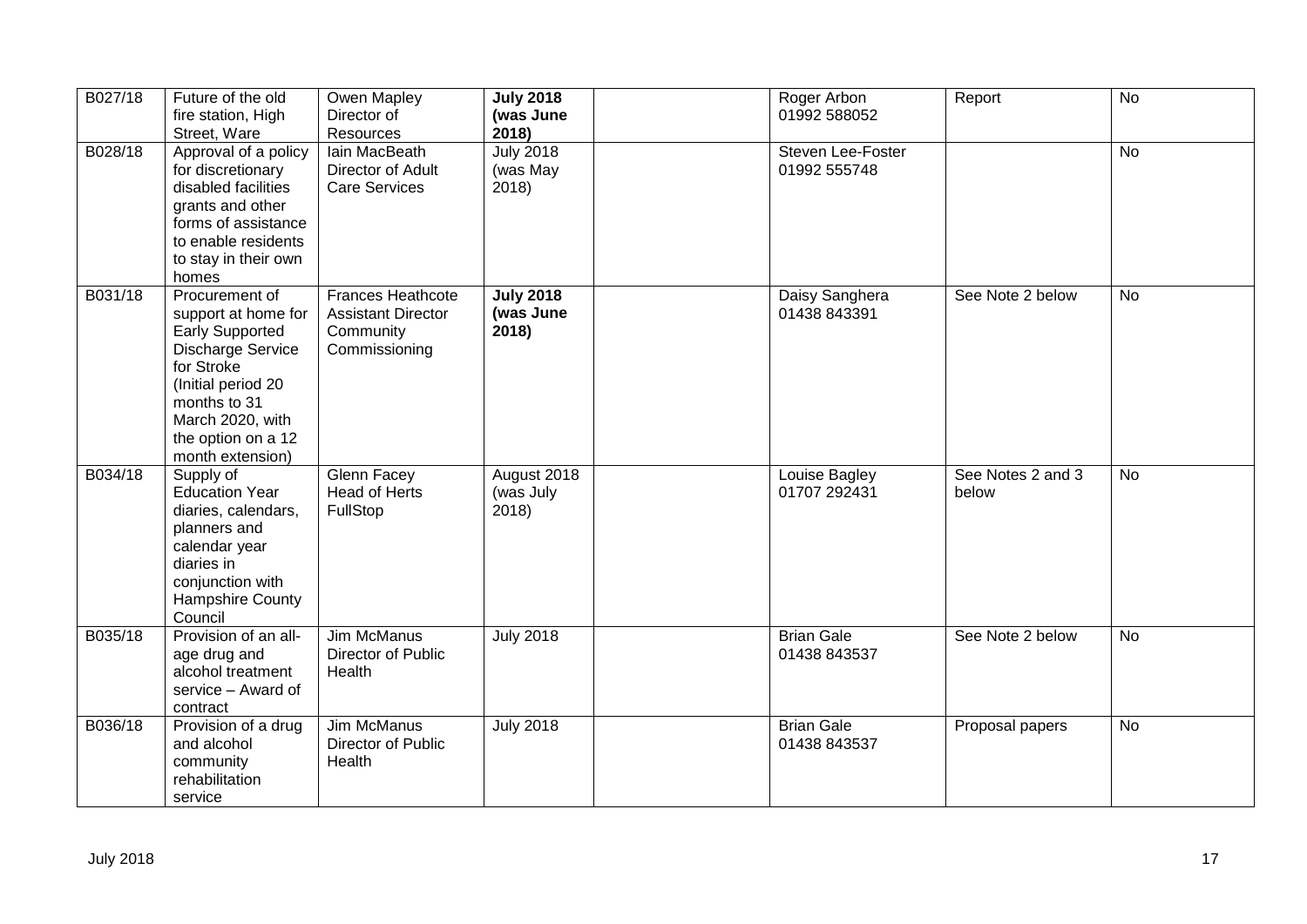| B037/18 | Provision of Art<br><b>Therapy Sessions</b><br>- Award of contract                                                                                                                               | <b>Lindsey Edwards</b><br>Interim Assistant<br><b>Director Services for</b><br>Young People     | <b>July 2018</b>                       | <b>Nick Phipps</b><br>01442 453655  | See Note 2 below | <b>No</b> |
|---------|--------------------------------------------------------------------------------------------------------------------------------------------------------------------------------------------------|-------------------------------------------------------------------------------------------------|----------------------------------------|-------------------------------------|------------------|-----------|
| B038/18 | Contract for the<br>provision of bulking<br>and transfer<br>arrangements for<br><b>Local Authority</b><br><b>Collected Waste</b>                                                                 | Simon Aries<br><b>Assistant Director</b><br>Transport, Waste<br>and Environmental<br>Management | <b>July 2018</b>                       | <b>Matthew King</b><br>01992 556207 | See Note 2 below | <b>No</b> |
| B041/18 | Extend the contract<br>for the provision of<br>sexual health<br>services                                                                                                                         | Jim McManus,<br>Director of Public<br>Health                                                    | <b>July 2018</b><br>(was June<br>2018) | <b>Brian Gale</b><br>01438 843537   | See note 2 below | No        |
| B042/18 | Use of Guardians<br>on Hertfordshire<br><b>County Council</b><br>Assets                                                                                                                          | Neil Taylor<br>Interim Assistant<br><b>Director Property</b>                                    | August 2018<br>(was July<br>2018)      | Mike Evans<br>01992 555634          | See note 2 below | <b>No</b> |
| B043/18 | Batch 41 Package<br>9 – Window Walling<br>-Strathmore Infant<br>& Nursery School<br>and Moss Bury<br>Primary School &<br>Nursery Award of<br>Contract<br>HCC1810394                              | <b>Neil Taylor</b><br>Interim Assistant<br><b>Director Property</b>                             | August 2018<br>(was July<br>2018)      | Jackie Aldridge<br>01992 588138     | See note 2 below | <b>No</b> |
| B044/18 | Batch 43 Package<br>1- Window Walling<br>- Bushey Heath,<br>Dewhurst St Mary,<br>Colnbrook and<br>Cassiobury Infant &<br>Nursery School,<br>Swing Gate School<br>Award of contract<br>HCC1810417 | Neil Taylor<br>Interim Assistant<br><b>Director Property</b>                                    | August 2018<br>(was July<br>2018)      | Jackie Aldridge<br>01992 588138     | See note 2 below | <b>No</b> |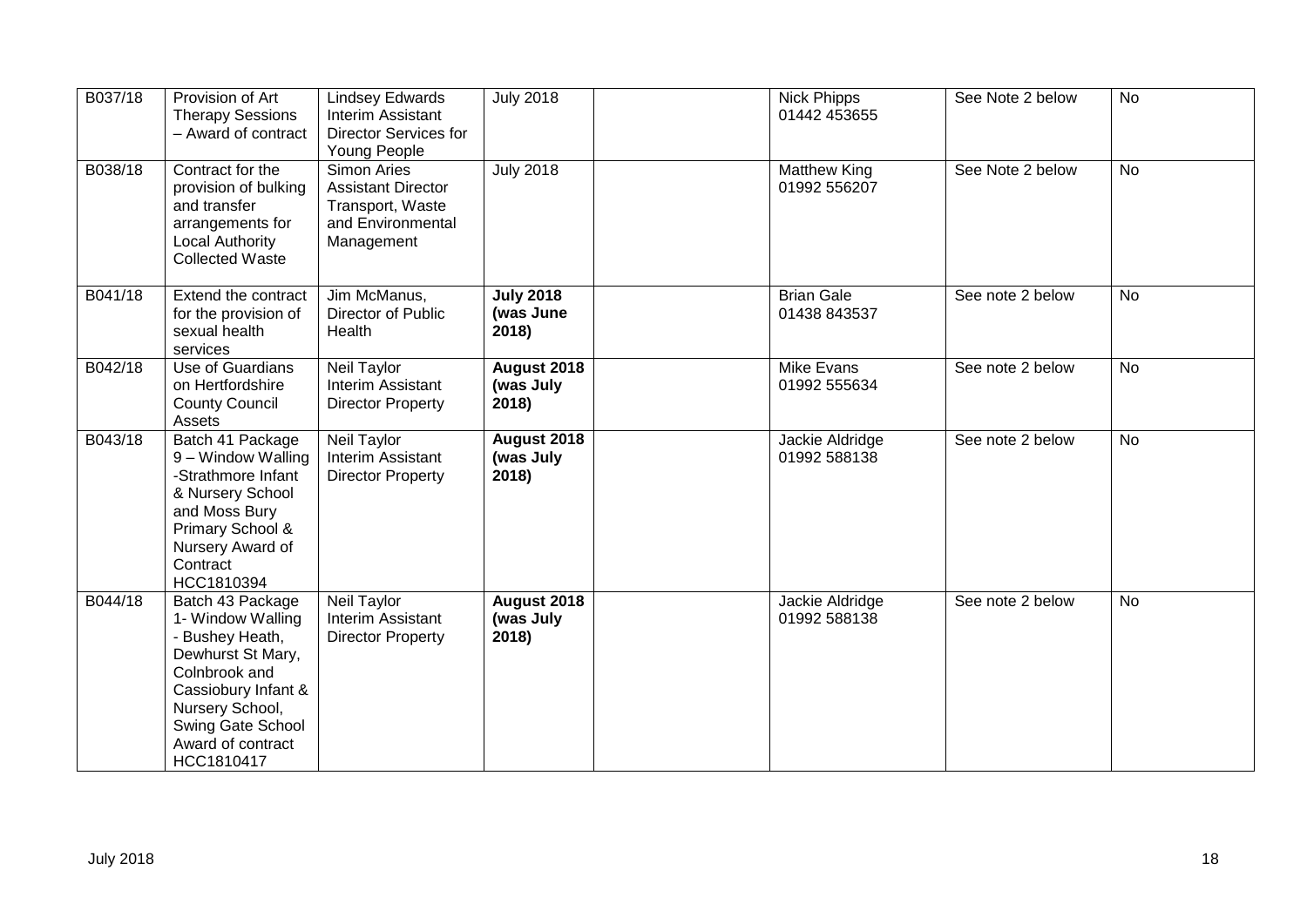| B046/18 | Batch 44 Package<br>$1 -$ Roofing -<br>Cassiobury Infant &<br>Nursery, Kingsway<br><b>Infant School</b><br>Award of contract<br>HCC1810420                                                               | Neil Taylor<br>Interim Assistant<br><b>Director Property</b>        | August 2018<br>(was July<br>2018) | Jackie Aldridge<br>01992 588138 | See note 2 below | <b>No</b> |
|---------|----------------------------------------------------------------------------------------------------------------------------------------------------------------------------------------------------------|---------------------------------------------------------------------|-----------------------------------|---------------------------------|------------------|-----------|
| B047/18 | Batch 44 Package<br>2 - Roofing Works<br>- Holwell Primary,<br>Margaret Wix<br>Primary, &<br>Millmead School<br>Award of contract<br>HCC1810421                                                          | <b>Neil Taylor</b><br>Interim Assistant<br><b>Director Property</b> | August 2018<br>(was July<br>2018  | Jackie Aldridge<br>01992 588138 | See note 2 below | <b>No</b> |
| B048/18 | Batch 44 Package<br>3 - Roofing Works<br>- Studlands Rise<br>School & North<br><b>Education Support</b><br>Centre Award of<br>contract<br>HCC1810422                                                     | Neil Taylor<br>Interim Assistant<br><b>Director Property</b>        | August 2018<br>(was July<br>2018) | Jackie Aldridge<br>01992 588138 | See note 2 below | <b>No</b> |
| B049/18 | Batch 45 Package<br>1 - Mechanical<br>Works - Watton-at-<br>Stone Primary and<br>Nursery School,<br><b>Wheatcroft Primary</b><br>& Holdbrook<br><b>Primary School</b><br>Award of contract<br>HCC1810423 | Neil Taylor<br>Interim Assistant<br><b>Director Property</b>        | August 2018<br>(was July<br>2018) | Jackie Aldridge<br>01992 588138 | See note 2 below | <b>No</b> |
| B050/18 | <b>Blackbird Farm</b><br>Roofing and<br>Asbestos works<br>Award of contract<br>HCC1810464                                                                                                                | Neil Taylor<br>Interim Assistant<br><b>Director Property</b>        | August 2018<br>(was July<br>2018) | Jackie Aldridge<br>01992 588138 | See note 2 below | <b>No</b> |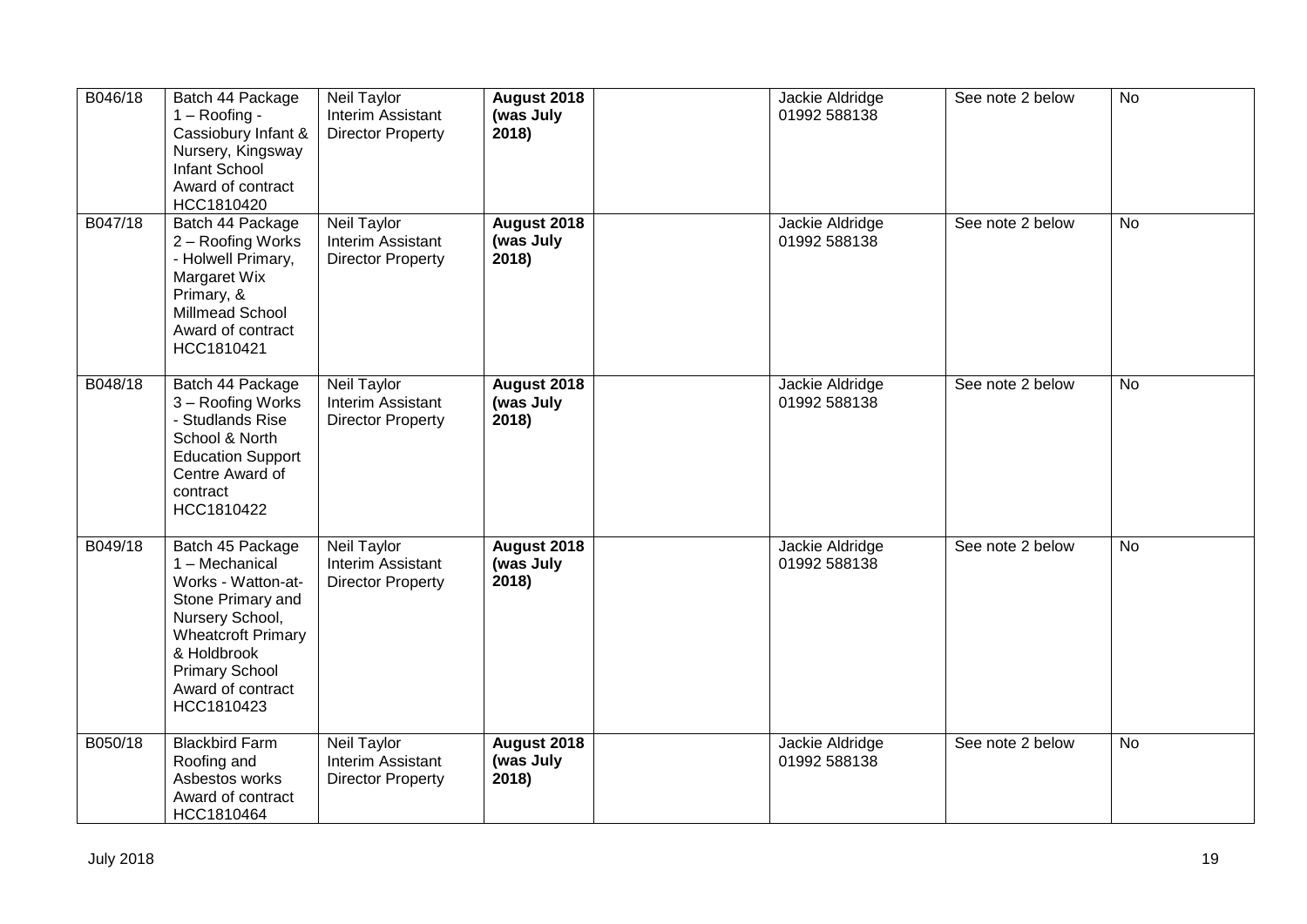| B051/18 | Implementing an<br>assistive<br>technology pilot<br>across older<br>people's services to<br>evaluate new digital<br>technologies to<br>support people's<br>independence and<br>increase their<br>ability to stay in<br>their own homes                            | lain MacBeath<br>Director of Adult<br><b>Care Services</b>                                      | <b>July 2018</b><br>(was June<br>2018) | Helen Maneuf<br>01438 845502        | Report                                                     | <b>No</b> |
|---------|-------------------------------------------------------------------------------------------------------------------------------------------------------------------------------------------------------------------------------------------------------------------|-------------------------------------------------------------------------------------------------|----------------------------------------|-------------------------------------|------------------------------------------------------------|-----------|
| B052/18 | Environmental<br><b>Resource Planning</b><br>Consultancy<br>Framework                                                                                                                                                                                             | Simon Aries -<br>Assistant Director -<br>Transport, Waste &<br>Environmental<br>Management      | <b>July 2018</b>                       | <b>Matthew King</b><br>01992 556207 | See note 2 below                                           | <b>No</b> |
| B057/18 | Approval for the<br>Award of the<br><b>Targeted Parenting</b><br>Framework                                                                                                                                                                                        | Sally Orr<br>Head of Family<br>Services<br>Commissioning                                        | August 2018<br>(was June<br>2018)      | Lucy Sims<br>01992 588539           | See note 2 below                                           | <b>No</b> |
| B060/18 | Whether to agree<br>to the statutory<br>proposal to enlarge<br>the premises of<br><b>Belswains Primary</b><br>School, Hemel<br>Hempstead and St<br>Peter's School, St<br>Albans, taking into<br>consideration the<br>outcome of the<br>statutory notice<br>period | Jenny Coles<br>Director of Childrens<br>Services                                                | Not before<br>09/07/2018               | Pauline Davis<br>01992 555865       | Report of the<br>Director of Children's<br><b>Services</b> | <b>No</b> |
| B062/18 | To extend the<br>contract for<br>Waterdale Waste<br><b>Transfer Station for</b><br>up to six months to<br>August 2019                                                                                                                                             | Simon Aries<br><b>Assistant Director -</b><br>Transport, Waste &<br>Environmental<br>Management | <b>July 2018</b><br>(was June<br>2018) | <b>Matthew King</b><br>01992 556207 | Report                                                     | <b>No</b> |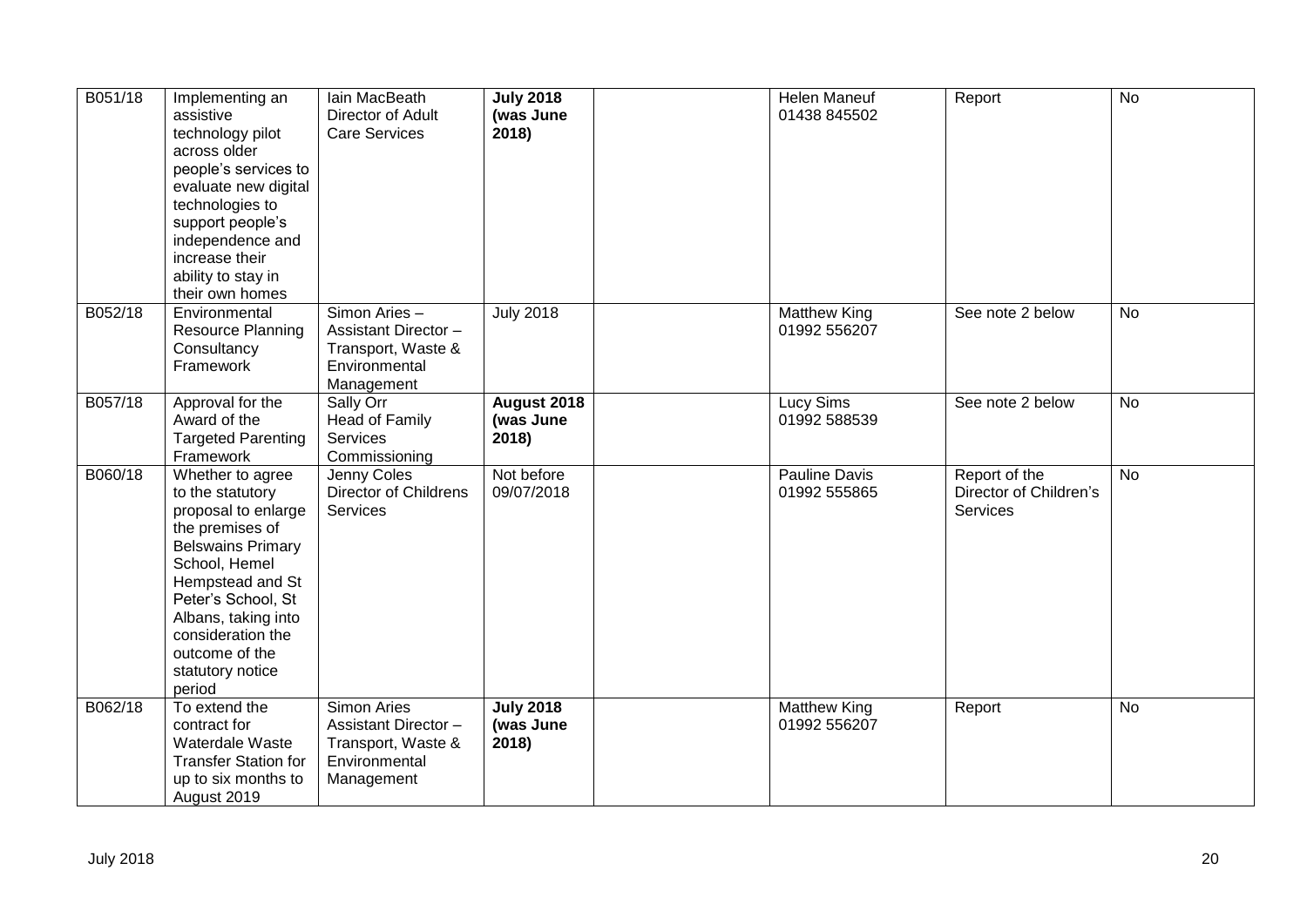| B063/18 | Implementing an<br>assistive<br>technology pilot<br>across Learning<br><b>Disabilities</b><br>Services.                                                                                                     | lain MacBeath<br>Director of Adult<br><b>Care Services</b>                          | Not before<br>07/07/2018 | <b>Helen Maneuf</b><br>01438 845502 | Report           | <b>No</b> |
|---------|-------------------------------------------------------------------------------------------------------------------------------------------------------------------------------------------------------------|-------------------------------------------------------------------------------------|--------------------------|-------------------------------------|------------------|-----------|
| B064/18 | Contract with<br>Cambridge &<br>Peterborough<br><b>Foundation NHS</b><br>Trust (CPFT) for<br><b>Integrated Mental</b><br><b>Health Services for</b><br>people registered<br>with GP surgeries<br>in Royston | <b>Frances Heathcote</b><br><b>Assistant Director</b><br>Community<br>Commissioning | Not before<br>07/07/2018 | Anna Hall<br>01438 843043           | See Note 2 below | <b>No</b> |
| B065/18 | Batch 43 Package<br>5 Cladding -<br>Colnbrook School,<br>Watford & Swing<br>Gate Infant &<br><b>Nursery School</b><br>Berkhamsted-<br>award of Contract<br>HCC1810589                                       | Neil Taylor<br>Interim Assistant<br>Director - Property                             | August 2018              | Jackie Aldridge<br>01992 588138     | See Note 2 below | <b>No</b> |
| B066/18 | Expansion of<br>Leavesden Green<br>Primary School-<br><b>Award of Contract</b><br>HCC1810557                                                                                                                | <b>Neil Taylor</b><br>Interim Assistant<br>Director - Property                      | August 2018              | Jackie Aldridge<br>01992 588138     | See Note 2 below | <b>No</b> |
| B067/18 | Extension to the<br><b>Transport Planning</b><br>Framework                                                                                                                                                  | Rob Smith<br>Deputy Director<br>Environment                                         | August 2018              | Mike Younghusband<br>01992 658171   | See Note 4 below | <b>No</b> |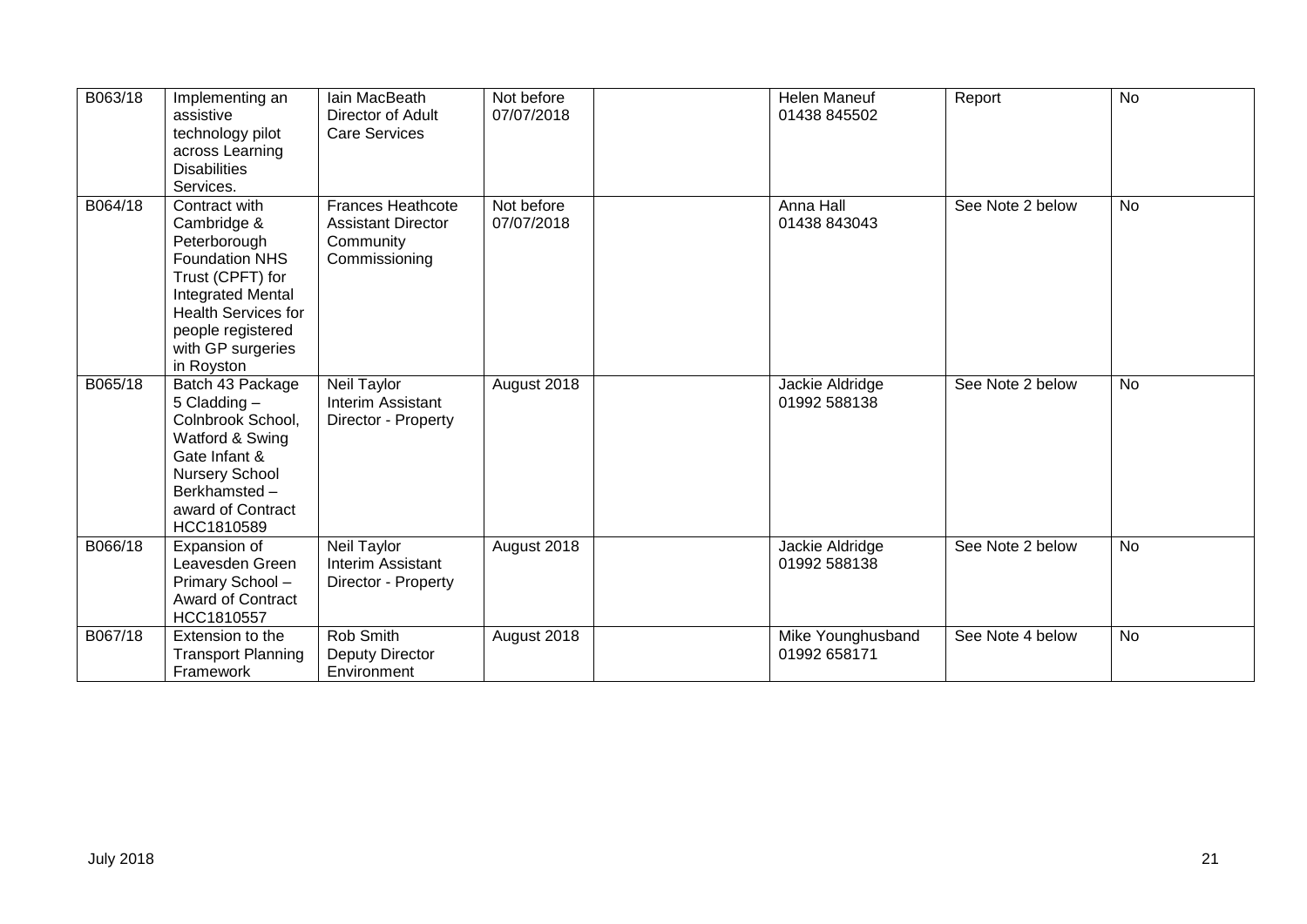| B068/18 | Award of Contract -<br>short term 'bridging'<br>arrangements for<br>the treatment and<br>final disposal of<br>local authority<br>collected residual<br>waste arising in<br>Hertfordshire from<br>$2020 - 2022$ | Simon Aries<br>Assistant Director-<br>Transport, Waste &<br>Environmental<br>Management     | September<br>2018        | <b>Matthew King</b><br>01992 556207   | See Note 2 below | <b>No</b>      |
|---------|----------------------------------------------------------------------------------------------------------------------------------------------------------------------------------------------------------------|---------------------------------------------------------------------------------------------|--------------------------|---------------------------------------|------------------|----------------|
| B069/18 | Award of Contract<br>for Vehicle<br>Management to<br>undertake<br>maintenance,<br>repairs, fleet<br>management, lease<br>car management<br>and vehicle<br>purchase                                             | Glenn Facey<br><b>Head of Herts</b><br>FullStop                                             | October<br>2018          | <b>Patrick Stiles</b><br>01707 292391 | See note 2 below | <b>No</b>      |
| B070/18 | The Provision of a<br>building Cleaning<br>Service Framework<br>Agreement                                                                                                                                      | Glenn Facey<br><b>Head of Herts</b><br>FullStop                                             | October<br>2018          | <b>Patrick Stiles</b><br>01707 292391 | See note 2 below | <b>No</b>      |
| B071/18 | Award of contract<br>for the provision of<br><b>Temporary Agency</b><br>Worker services<br>with effect from<br>April 2019                                                                                      | <b>Owen Mapley</b><br>Director of<br><b>Resources</b>                                       | October<br>2018          | Sally Hopper<br>01992 555692          | See Note 2 Below | $\overline{N}$ |
| B072/18 | <b>Block Contract for</b><br>the Provision of<br><b>Intensive Support</b><br>to Prevent Family<br>Breakdown<br>Award of Contract                                                                               | Marion Ingram<br>Operations Director,<br><b>Specialist Services</b>                         | Not before<br>08/07/2018 | Lynn Knowles<br>07740 918847          | See note 2 below | <b>No</b>      |
| B073/18 | Extension to<br>contract with<br>Pohwer for Herts<br>Help                                                                                                                                                      | <b>Frances Heathcote</b><br><b>Assistant Director</b><br><b>Adult Care</b><br>Commissioning | Not before<br>25/07/2018 | <b>Ted Maddex</b><br>01438 843574     | Report           | No             |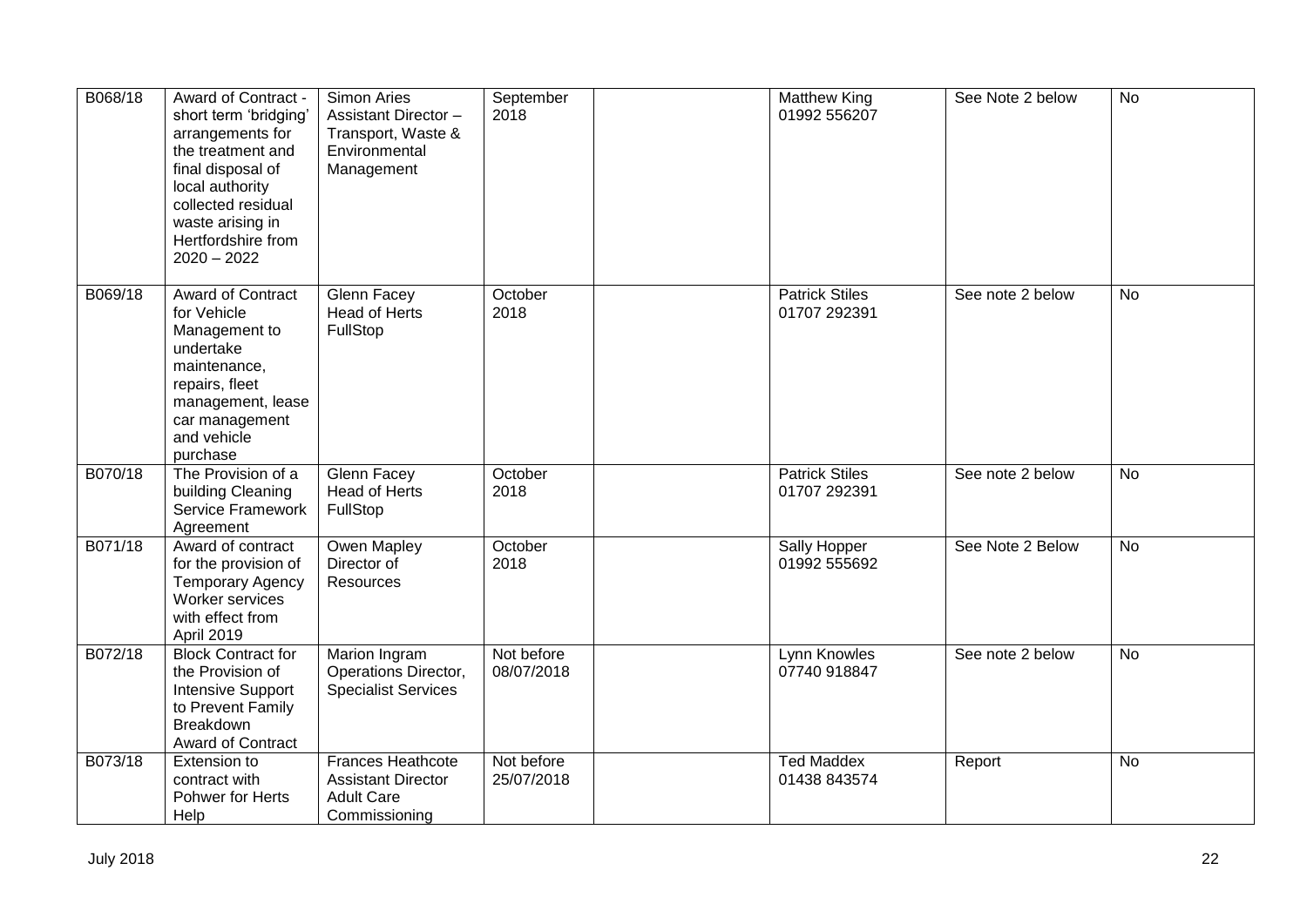| B074/18 | <b>Provision of</b><br><b>Building Cleaning</b><br>for Nobel School -<br><b>Award of contract</b>                                      | <b>Glenn Facey</b><br><b>Head of Herts</b><br><b>FullStop</b>         | August 2018              | <b>Kean Booth</b><br>01707 292390      | See note 2 below | <b>No</b> |
|---------|----------------------------------------------------------------------------------------------------------------------------------------|-----------------------------------------------------------------------|--------------------------|----------------------------------------|------------------|-----------|
| B075/18 | <b>Interim Provision</b><br>of Adult Weight<br><b>Management</b><br><b>Services - Award</b><br>of contract                             | Jim McManus,<br><b>Director of Public</b><br><b>Health</b>            | August 2018              | <b>Brian Gale</b><br>01438 843537      | See note 2 below | <b>No</b> |
| B076/18 | Whether to<br>procure a contract<br>for Provision of<br><b>Adult Weight</b><br><b>Management</b><br><b>Services</b>                    | Jim McManus,<br><b>Director of Public</b><br><b>Health</b>            | August 2018              | <b>Brian Gale</b><br>01438 843537      | See note 2 below | <b>No</b> |
| B077/18 | <b>Provision of</b><br><b>Temporary</b><br><b>Agency Worker</b><br>services with<br>effect from April<br>$2019 -$ Award of<br>contract | Owen Mapley,<br>Director of<br><b>Resources</b>                       | <b>September</b><br>2018 | <b>Sally Hopper</b><br>01992 555692    | See Note 2 below | <b>No</b> |
| B078/18 | Re-<br>commissioning of<br>a Supported<br><b>Living Service in</b><br><b>Welwyn Hatfield -</b><br><b>Award of contract</b>             | <b>lain MacBeath</b><br><b>Director Adult Care</b><br><b>Services</b> | September<br>2018        | <b>Ruth Harrington</b><br>01438 845843 | See note 2 below | <b>No</b> |
| B079/18 | <b>Provision of Adult</b><br>Weight<br><b>Management</b><br><b>Services - Award</b><br>of contract                                     | Jim McManus,<br><b>Director of Public</b><br><b>Health</b>            | <b>October</b><br>2018   | <b>Brian Gale</b><br>01438 843537      | See note 2 below | <b>No</b> |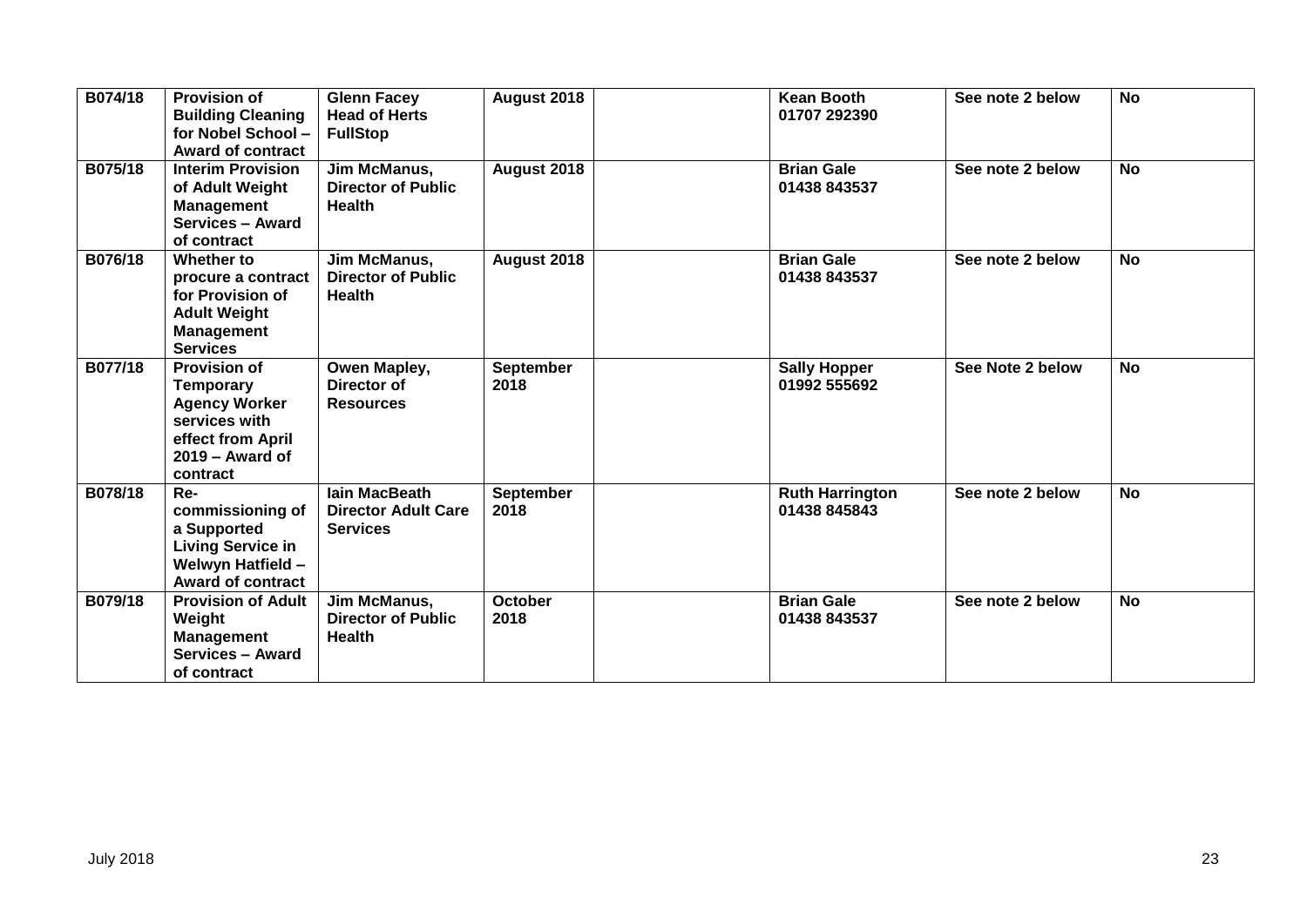| B080/18 | <b>Provision of</b><br><b>Occupational</b><br><b>Health and</b><br><b>Employee</b><br><b>Assistance</b><br><b>Programme with</b><br>effect from April<br>$2019 -$ Award of<br>contract | <b>Sally Hopper</b><br><b>Assistant Director</b><br><b>Human Resources</b><br><b>Services</b>                        | <b>November</b><br>2018 | <b>Sally Hopper</b><br>01992 555692 | See note 2 below | <b>No</b> |
|---------|----------------------------------------------------------------------------------------------------------------------------------------------------------------------------------------|----------------------------------------------------------------------------------------------------------------------|-------------------------|-------------------------------------|------------------|-----------|
| B081/18 | <b>Provision of a</b><br><b>Learning Provider</b><br>with effect from<br>April 2019 -<br><b>Award of Contract</b>                                                                      | <b>Sally Hopper</b><br><b>Assistant Director</b><br><b>Human Resources</b><br><b>Services</b>                        | <b>November</b><br>2018 | <b>Sally Hopper</b><br>01992 555692 | See Note 2 below | <b>No</b> |
| B082/18 | <b>Provision of</b><br>organics waste<br>treatment<br>/composting and<br>bulking services -<br><b>Award of contract</b>                                                                | <b>Simon Aries</b><br><b>Assistant Director</b><br><b>Transport, Waste</b><br>and Environmental<br><b>Management</b> | <b>November</b><br>2018 | <b>Matthew King</b><br>01992 556207 | See Note 2 below | <b>No</b> |

# **Notes:**

- 1. CBC contract = on behalf of 17 local authority members of the Central Buying Consortium
- 2. Quality and price evaluation derived from tenderers' submissions *(which may contain exempt information and if so will not be available for public inspection)* If you have any general enquiries about this Forward Plan - contact Elaine Shell, Democratic Services Manager, 01992 555565 Email: [elaine.shell@hertfordshire.gov.uk](mailto:elaine.shell@hertfordshire.gov.uk)
- 3. Collaborative contract with one or more authorities (not a CBC contract)
- 4. Part II (due to 'Information relating to the financial or business affairs of any particular person (including the Council')".

#### **KATHRYN PETTITT, CHIEF LEGAL OFFICER**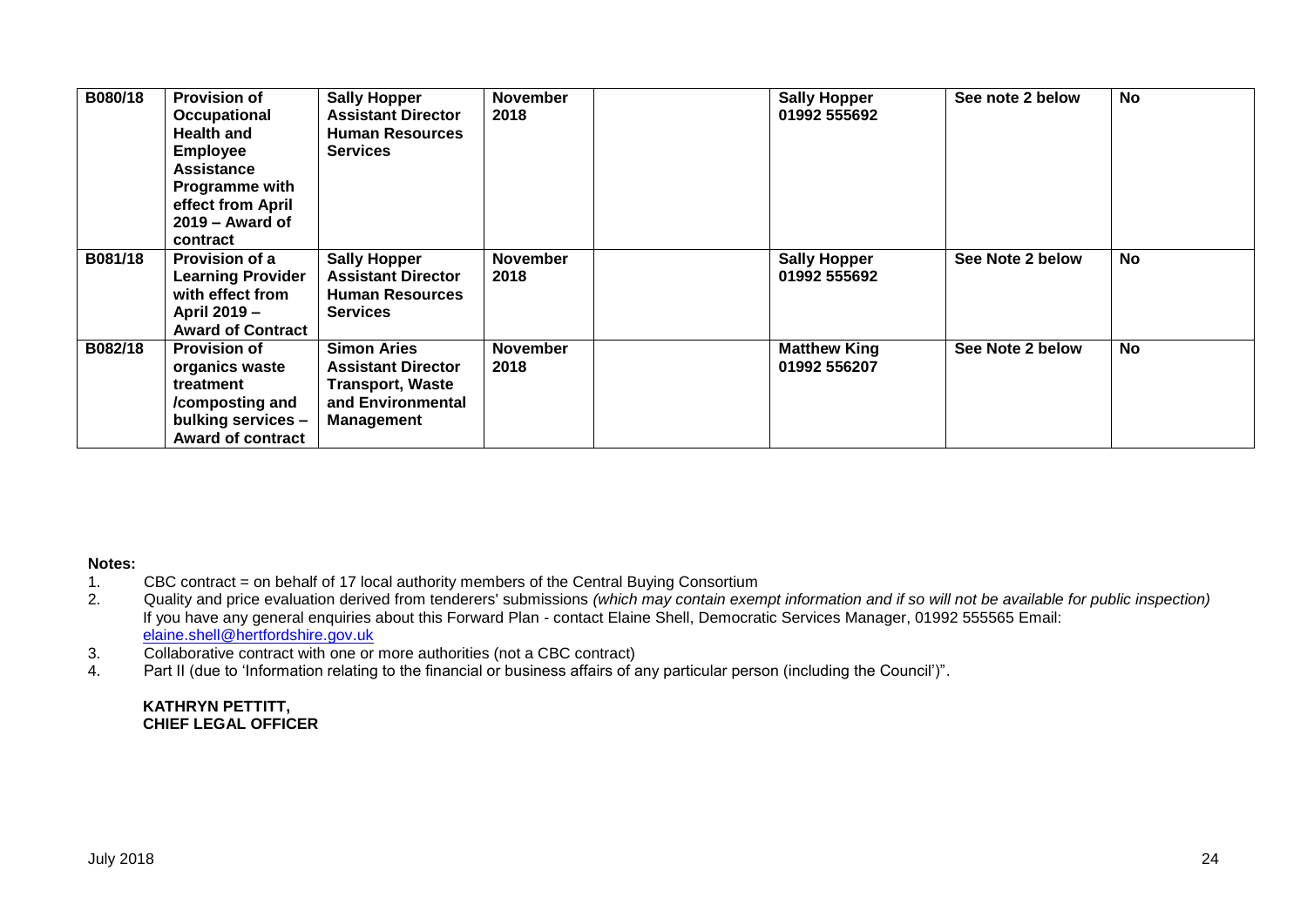

# **Hertfordshire HERTFORDSHIRE COUNTY COUNCIL**

**FORWARD PLAN Notice of (a) key and other decisions likely to be made on behalf of the County Council by Cabinet, (b) key decisions likely to be made on behalf of the County Council by Officers and** 

**(c) decisions on Traffic Regulation Orders likely to be made by Officers on behalf of the County Council in the period 1 August 2018 – 30 November 2018**

# **Published: 6 July 2018**

[Note: Key decisions and other decisions due to be reached in July 2018 but not yet made remain listed (notice of these items was given in the Forward Plan issued on 7 June 2018)]

# **TRAFFIC REGULATION ORDERS**

#### **EAST HERTS & LEA VALLEY**

#### **Broxbourne**

| Location                                              | <b>Proposed Restriction</b>           |
|-------------------------------------------------------|---------------------------------------|
| Dinant Link Road, Hoddesdon                           | 40mph Speed Limit                     |
| Goff's Lane, Goff's Oak                               | Experimental Prohibition of Left Turn |
| Lea/Gordon Roads, Waltham Abbey                       | <b>Waiting Restrictions</b>           |
| Various Roads, Broxbourne/Hoddesdon/Wormley (12 area) | <b>Waiting Restrictions</b>           |
| Various Roads, Cheshunt/Waltham Cross (7 area)        | <b>Waiting Restrictions</b>           |

#### **East Herts**

| Location                                            | <b>Proposed Restriction</b>                                   |
|-----------------------------------------------------|---------------------------------------------------------------|
| Park Road, Ware                                     | <b>Waiting Restrictions</b>                                   |
| Cozens Road, Woodley Road, Ware                     | <b>Waiting Restrictions</b>                                   |
| Church Street, Bishop's Stortford                   | <b>Waiting Restrictions</b>                                   |
| South Street, Bishop's Stortford                    | <b>Waiting Restrictions</b>                                   |
| Horns Road, West Street, Hertford                   | Waiting Restrictions, 20mph Speed Limit, Prohibition of Entry |
| Hazel End Road, Farnham Road, Bishop's Stortford    | 40 & 50mph Speed Limits                                       |
| A120 Bishop's Stortford                             | 40mph Speed Limit                                             |
| Ermine Street, Buntingford                          | Waiting Restrictions, Road Humps, 30mph speed limit           |
| North Road, Hertford                                | Waiting Restrictions, Loading Bay                             |
| Morbury Avenue, Bishop's Stortford                  | 20mph Speed Limit, Road Humps                                 |
| Rye Street, Bishop's Stortford                      | Road Humps, Pedestrian Crossing                               |
| Pegs Lane, Hale Road, Hertford                      | <b>Waiting Restrictions</b>                                   |
| Various Roads, Ware & Stanstead Abbotts (3 areas)   | <b>Waiting Restrictions</b>                                   |
| Various Roads, Hertford (3 areas)                   | <b>Waiting Restrictions</b>                                   |
| Various Roads, Buntingford (2 areas)                | <b>Waiting Restrictions</b>                                   |
| Various Roads, Puckeridge                           | 7.5 Tonne Weight Limit                                        |
| Pound Lane, Hunsdon                                 | <b>Waiting Restrictions</b>                                   |
| Maltings Lane, Much Hadham                          | Prohibition of Driving, Prohibition of Right Turn             |
| Various Roads, Standon & Much Hadham                | 7.5 Tonne Weight Limit Revocation                             |
| Various Roads, Albury                               | <b>Waiting Restrictions</b>                                   |
| Cambridge Road, Sawbridgeworth and Lawrence Avenue, | <b>Waiting Restrictions</b>                                   |
| <b>Stanstead Abbotts</b>                            |                                                               |
| The Wraglings, Bishop's Stortford                   | <b>Waiting Restrictions</b>                                   |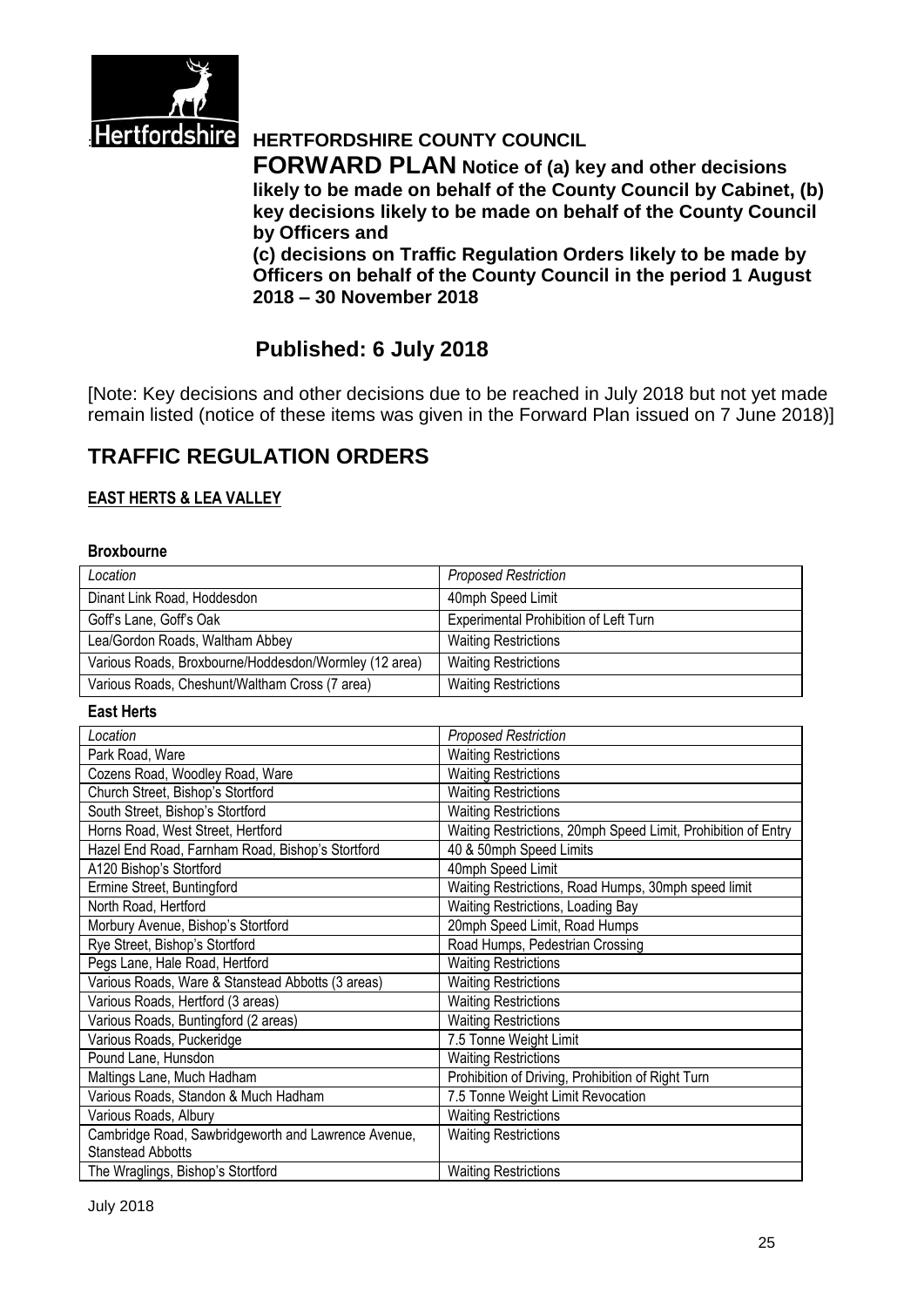| Plaw Hatch Close, Bishop's Stortford  | <b>Waiting Restrictions</b>    |
|---------------------------------------|--------------------------------|
| Dane O'Coys Road, Bishop's Stortford  | <b>Waiting Restrictions</b>    |
| Edmunds Road, Hertford                | Disabled Persons Parking Place |
| A1250 Hadham Road, Bishop's Stortford | <b>Pedestrian Crossing</b>     |

## **MID HERTS**

#### **Dacorum**

| Location                                        | <b>Proposed Restriction</b>              |
|-------------------------------------------------|------------------------------------------|
| Various Roads, Tring                            | 20mph Speed Limit                        |
| Chesham/Newhouse Roads etc, Kings Langley       | <b>Waiting Restrictions</b>              |
| Lime Walk, Sheephouse Road, Hemel Hempstead     | <b>Waiting Restrictions</b>              |
| Tringford Road, Tring                           | 30mph Speed Limit, Waiting Restrictions  |
| Cambrian Way/Malvern Way, Hemel Hempstead       | Road Humps                               |
| Sunnyhill Road/Melsted Road, Hemel Hempstead    | <b>Waiting Restrictions</b>              |
| Three Cherry Trees Lane, Hemel Hempstead        | <b>Experimental Waiting Restrictions</b> |
| Wood Lane End, Buncefield Lane, Hemel Hempstead | 7.5t Weight Limit                        |

#### **St. Albans**

| Location                               | <b>Proposed Restriction</b>                       |
|----------------------------------------|---------------------------------------------------|
| Various Roads, London Colney           | 20mph Speed Limit Zone, Road Humps                |
| Holyrood Crescent, St Albans           | Waiting Restriction, Revocation of Parking Places |
| Various Roads, Harpenden               | 20 & 40mph Speed Limits                           |
| Hatfield Road, St Albans               | Parking Place Revocation                          |
| London / Alma Roads, St Albans         | Waiting Restrictions, Pedestrian Crossing         |
| Bernard / Catherine Streets, St Albans | 20mph Speed Limit Zone                            |

### **Welwyn Hatfield**

| Location                                              | <b>Proposed Restriction</b>               |
|-------------------------------------------------------|-------------------------------------------|
| Various Roads, Hatfield                               | 20mph Speed Limit Zone                    |
| Foxes, Foxes Lane, North Mymms                        | Prohibition of Driving                    |
| Beaconsfield Road, Hatfield                           | Waiting Restrictions, Pedestrian Crossing |
| Herns Lane/Daniells/Appletree Way, Welwyn Garden City | <b>Waiting Restrictions</b>               |
| Great North Road, Hatfield Station, Hatfield          | <b>Waiting Restrictions</b>               |
| Various Roads, Hatfield                               | 20mph Zone                                |
| Minster Close, Hatfield                               | <b>Waiting Restrictions</b>               |
| Various Roads, Welwyn Garden City                     | <b>Waiting Restrictions</b>               |

# **NORTH HERTS**

#### **North Herts**

| Location                              | <b>Proposed Restriction</b>                       |
|---------------------------------------|---------------------------------------------------|
| Offley BOAT 20, Offley                | <b>Experimental Prohibition of Motor Vehicles</b> |
| York Way, Royston                     | Waiting Restrictions, Road Humps                  |
| Wymondley Road, Pirton Close, Hitchin | <b>Waiting Restrictions</b>                       |
| Charlton Road, Hitchin                | 20mph Speed Limit                                 |
| St John's Road, Hitchin               | <b>Waiting Restriction</b>                        |
| Park Lane/Gun Lane, Knebworth         | <b>Waiting Restrictions</b>                       |
| Highbury Road, Hitchin                | Road Humps                                        |

## **Stevenage**

| Location                 | <b>Proposed Restriction</b> |
|--------------------------|-----------------------------|
| Hertford Road, Stevenage | Bus Lane                    |
| Hertford Road, Stevenage | Road Humps                  |